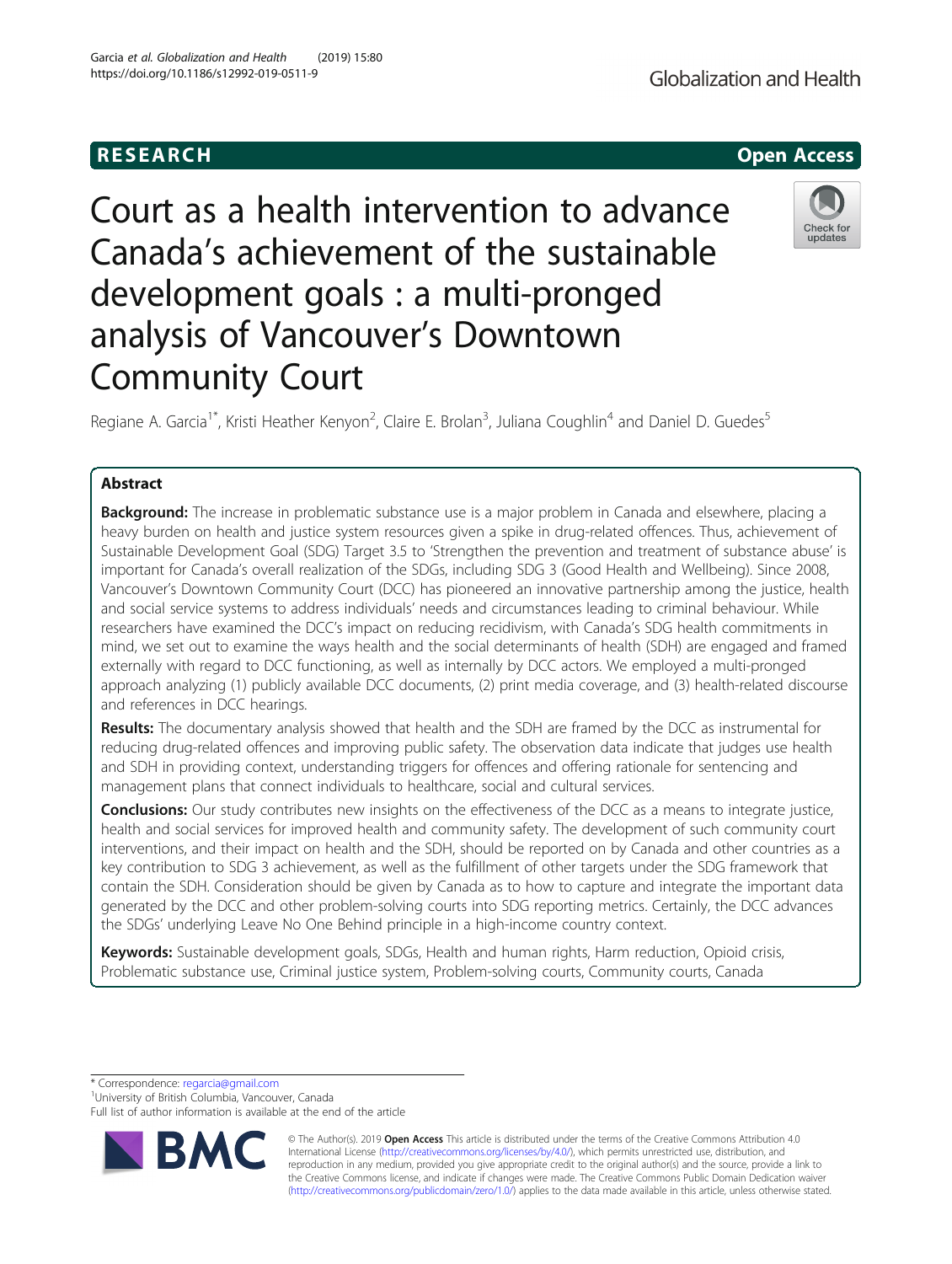# Introduction

This paper examines how the Downtown Community Court (DCC) in Vancouver addresses the health needs and realizes the full human potential of individuals, as proscribed under the Sustainable Development Goals (SDGs) agenda, of a local and marginalized segment of the Canadian population [[1\]](#page-11-0). As in other countries [\[2](#page-11-0)], the increase in problematic substance use has become a major problem in many Canadian provinces, including British Columbia where the DCC is located [\[3\]](#page-11-0). Understanding the DCC's framework and holistic practice may help other jurisdictions in Canada and elsewhere with similar struggles to design integrated strategies to more effectively address the underlying determinants of health and inter-related factors influencing criminal behavior. Indeed, we submit that the development of such community court interventions, and their substantive impact, should be reported on by Canada and other countries as an important contribution to national achievement of Sustainable Development Goal (SDG) 3 (Good Health and Well-Being), particularly SDG targets 3.4 and 3.5, as well as other cross-cutting targets under the broader SDG framework that coalesce with the social determinants of health (SDH) and systems strengthening (Table 1). In terms of the DCC, these could include targets found in SDG 1 (No Poverty), SDG 5 (Gender Equality), SDG 10 (Reduce Inequalities), SDG 16 (Peace

Justice and Strong Institutions) and SDG 17 (Partnerships for the Goals).

Using the DCC as a case study, the objective of our analysis is to examine the ways in which health and the SDH are addressed by a purpose-built court that implicitly aims to tackle the underlying SDH that lead to or are consequences of criminal offences fueled by addiction, poverty, mental illness, poor health, insecure housing, discrimination and rights abuses, as well as fractured social and familial networks. We therefore designed a study that consists of three inter-related research components: 1) documentary analysis of all publicly-available DCC reports and newsletters; 2) observational analysis of the court and how health and the SDH are addressed in practice; and a 3) print media analysis with a focus on how media addresses the DCC's impact on client health and the SDH. Together, these methods allow us to gain deeper insight into how the DCC's design and daily operation intersect with and could inform Canada's SDG agenda and, specifically, SDG 3 achievement.

The Background section sets out our understanding of the context in which the DCC has emerged and operates in Canada, and within the context of problem-solving courts more broadly. Problemsolving courts form part of the cluster of "specialized

**Table 1** The operation of Vancouver's Downtown Community Court can directly contribute to the achievement of targets in Sustainable Development Goal 3 (Good Health and Well-Being) and support achievement of inter-related goals



SDG Target 1.3: Implement nationally appropriate social protection systems and measures for all, including floors, and by 2030 achieve substantial coverage of the poor and the vulnerable.

SDG Target 1.4: By 2030 ensure that all men and women, particularly the poor and the vulnerable, have equal rights to economic resources, as well as access to basic services, ownership, and control over land and other forms of property, inheritance, natural resources, appropriate new technology and financial services including microfinance.

SDG Target 3.4: By 2030 reduce by one-third pre-mature mortality from non-communicable diseases (NCDs) through prevention and treatment and promote mental health and wellbeing.

SDG Target 3.5: Strengthen the prevention and treatment of substance abuse, including narcotic drug abuse and harmful use of alcohol.

SDG Target 5.1: End all forms of discrimination against women and girls everywhere.

SDG Target 10.2: By 2030 empower and promote the social, economic and political inclusion of all irrespective of age, sex, disability, race, ethnicity, origin, religion or economic or other status.

SDG Target 10.3: Ensure equal opportunity and reduce inequalities of outcome, including by eliminating discriminatory laws, policies and practices and promoting appropriate legislation, policies and action in this regard.

SDG Target 16.b: Promote and enforce non-discriminatory laws and policies for sustainable development.

SDG Target 17.17: Encourage and promote effective public, public-private, and civil society partnerships, building on the experience and resourcing strategies of partnerships.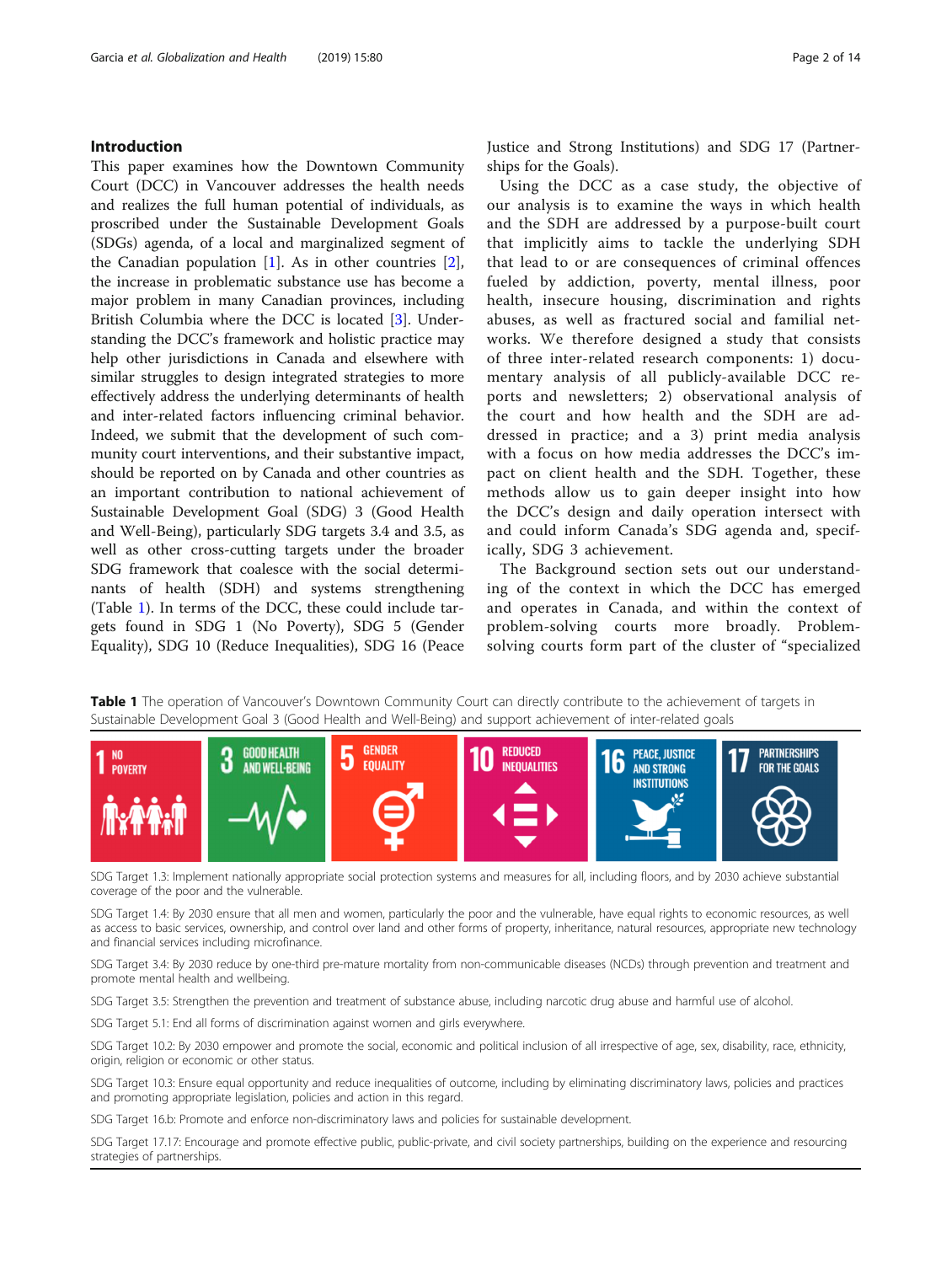courts", which can include community courts, such as the DCC, mental health courts, domestic violence courts and drug courts, as discussed later in this paper.<sup>1</sup> We situate the DCC's emergence in the literature on problem-solving courts, including crosscutting public health literature  $[4]$  $[4]$ . We argue that the DCC is not only a legal intervention, but also an important health and human rights intervention. The limited existing research on the DCC employs recidivism rates as the key metric [\[3](#page-11-0)], therefore, overlooking the DCC's important contribution as a health and human rights intervention. This is unsurprising; much of the literature around problem-solving courts investigates the impact of these courts on recidivism rates  $[5-12]$  $[5-12]$  $[5-12]$ . Research on recidivism is important for both substantive and practical reasons. The existence of such courts can be controversial, and thus the efficacy and cost-effectiveness of problem-solving courts often require an evidencebase to justify ongoing investment by government. Yet, an exclusive focus on effectiveness, particularly through recidivism rates,<sup>2</sup> can shift the framing of the person at the heart of the judicial process – and the inherent human dignity of that individual – into the quantifiable or numerical. We fear this approach can detract from a health and human rights approach to harm reduction advanced by the UN Special Rapporteur on the Right to Health [[4](#page-11-0)], wherein individual human dignity is central [[13](#page-11-0)].

There is also risk that by employing a recidivism lens, the metrics and language of recidivism may skew research to appear to align with the recovery agenda. The recovery agenda, according to Paylor, "can be seen as reinforcing negative stigma around drug use" as it suggests that "only those willing to 'get clean' deserve the benefits offered by society" [[14](#page-11-0)]. Alternatively, the harm reduction model is a growing social epistemological and clinical approach that also links to broader debates on the sociology of health and human rights-based approaches to drug control [\[4,](#page-11-0) [15,](#page-11-0) [16](#page-11-0)]. While the harm reduction, community court intervention, and health and human rights nexus is not the focus of this paper, we acknowledge the growing literature at that crossroad which overlaps and anchors the implicit harm reduction approach further adopted by our research team  $[17–20]$  $[17–20]$  $[17–20]$  $[17–20]$ .

# Background

# History of the DCC

In September 2008, Canada's first community court, the DCC, was launched in Vancouver's Downtown Eastside.<sup>3</sup> The Court was created through an innovative partnership between Canada's Ministry of Justice, the Provincial Court of British Columbia and 14 health and social services agencies subsequently co-located in the courthouse [[21\]](#page-11-0). In the early to mid-2000s, Vancouver was hit hard by overdose fatalities [\[22](#page-11-0)], with a particular growth in overdoses from opioids such as methadone, morphine, codeine and oxycodone. The effects of this problematic substance use increase were experienced most strongly in Vancouver's Downtown Eastside where overdoses were concentrated, and where drug use was linked to communicable disease transmission and criminal activity, both placing heavy burdens on communities and government resources [\[23](#page-11-0)]. The health system responded by opening 'Insite' in 2003; North America's first supervised injection site, which helped to reduce drug related mortality [\[24](#page-11-0)]. Insite took a harm reduction approach by providing clean needles, a safe medically supervised place to inject, first aid services and access to treatment options. Vancouver's criminal justice system struggled to manage a co-occurring increase in drugrelated crime [[25\]](#page-11-0).

In 2004, the British Columbia Justice Review Task Force established a Street Crime Working Group to scope and propose strategies to address street crime and disorderly behavior in downtown Vancouver. The Working Group held public hearings and consultations with diverse stakeholders, including all levels of the justice system, social service agencies, community organizations, and affected communities. It also undertook data analysis and a review of approaches from other jurisdictions, particularly the United States [[26\]](#page-11-0). This resulted in the "Beyond the Revolving Door Report" [\[26\]](#page-11-0). This report included comprehensive recommendations that proposed greater integration and collaboration among actors in the criminal justice system, health system and social services, in order to respond to street crime and address the underlying complex needs of persons who repeatedly commit street and drug-related crime [\[26\]](#page-11-0).

In 2006, the federal and provincial governments together with the Office of the Chief Judge endorsed the report and created a planning committee to design the DCC. The planning committee engaged with other jurisdictions with successful community courts, held public forums and discussions with affected communities,

 $1$ While the terms "specialized court", "problem-solving court" and "community court" are conceptually distinct, we use the terms interchangeably when referring to the DCC in this paper.

<sup>&</sup>lt;sup>2</sup>Other court effectiveness factors include reduced court appearances and case processing times.

<sup>&</sup>lt;sup>3</sup>For the purposes of this article, we refer to the DCC as a community court because Vancouver also has a separate, specialized drug court. Vancouver's drug court can impose mandatory drug testing and treatment, which is not the case at the DCC, where client action and uptake of treatment services is voluntary.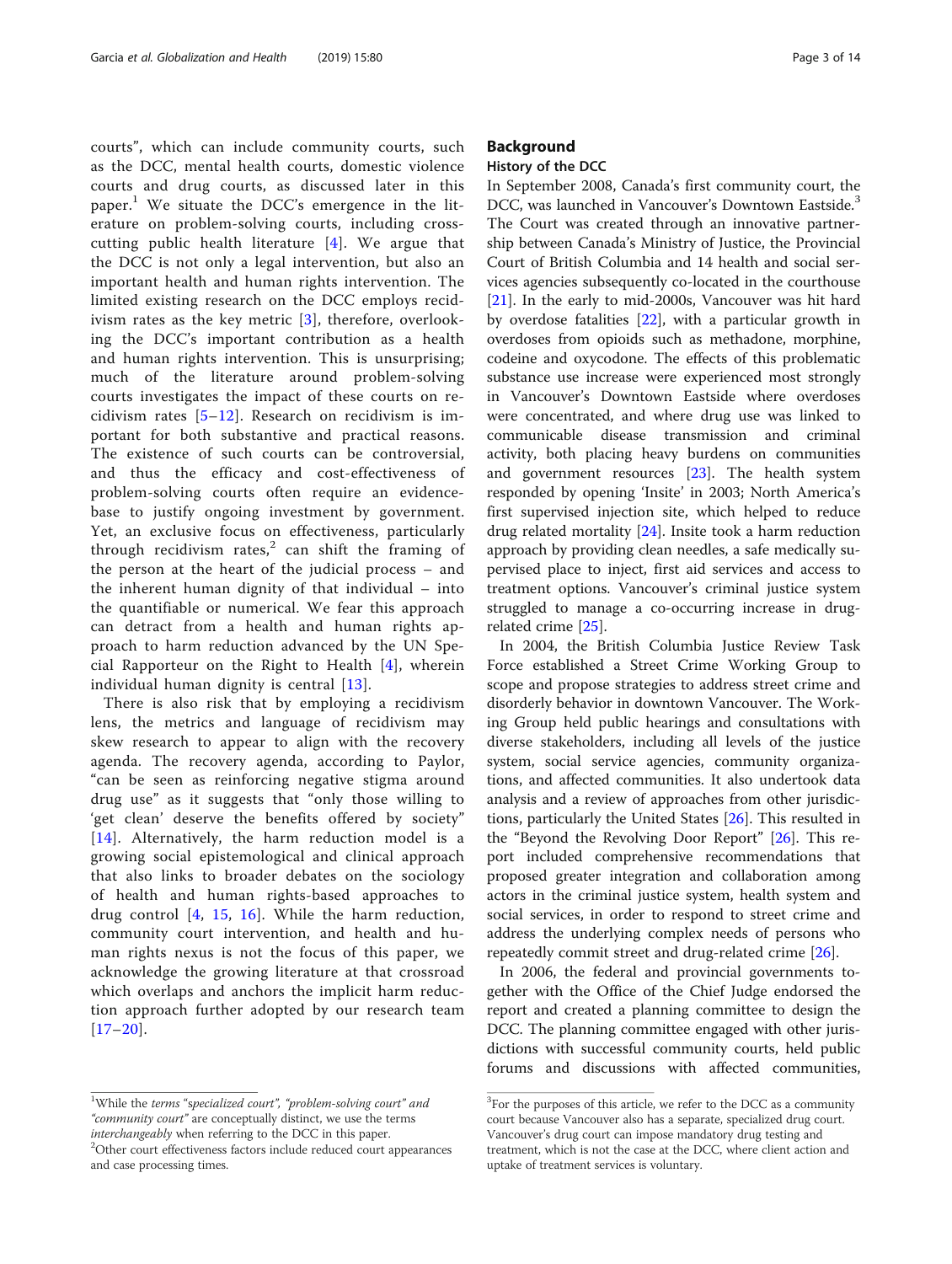Indigenous organizations, justice system staff and service providers in the DCC catchment area [[26\]](#page-11-0). This catchment area included several adjacent neighborhoods: the Downtown core, the Downtown Eastside, Stanley Park, Strathcona and the West End. The Downtown Eastside is one of Canada's poorest neighborhoods, with a median total income of \$20,617 (compared to Canada's \$34,204) [[27](#page-11-0)].

In 2007, the committee received funding to implement a pilot project to develop the physical space for the courthouse, and the DCC opened in 2008 [\[21](#page-11-0)]. The DCC was created as a purpose-designed, communitybased problem-solving court that uses an intersectoral, multi-stakeholder approach to address the needs and circumstances of the individuals ('clients') who appear before it. Where deemed appropriate, judges employ diverted sentencing including community service alongside a personalized plan that may include housing support, social service access, employment counselling and links to culturally appropriate services.

#### History of problem-solving courts

Drug courts, one of the first types of specialized courts, originated in Miami in the United States in the late 1980s to respond to the increasing number of felony drug charges in the Miami-Dade County area [[28](#page-11-0)–[31](#page-11-0)]. The model has since expanded to become a critical part of the problem-solving court "movement" in many countries [[31\]](#page-11-0). Such courts are engaged in "therapeutic jurisprudence" [[32\]](#page-11-0) in which legal rules and procedures have therapeutic effects "whether intended or not" [\[33\]](#page-11-0). Typically, problem-solving courts do not have trials with the judge typically playing a role of facilitator rather than arbitrator [\[34](#page-11-0)]. Instead of engaging in an adversarial process, judges provide court-supervised treatment to certain groups of offenders seeking in so doing to address the underlying causes of criminal behaviour [[35](#page-11-0)–[37\]](#page-11-0).

Problem-solving courts are an important tool to break the revolving door pattern of drug-fueled offending and to reduce prison costs and inmate numbers. Such courts may impose mandatory drug treatment combined with drug testing to ensure participants continue to adhere to the court program; but this is not the case of the DCC, where treatment is arranged on a voluntary basis. Problem-solving court models use "legal leverage", broadly defined as the use of legal authority to promote treatment adherence and good health and well-being [[38\]](#page-11-0) and to bring to life the principle of "Differentiated Case Management" in court administration [\[39](#page-11-0)]. The referral of an individual to a specialized court program may occur at different points in the justice process depending on jurisdiction. Often, such courts are harnessed post-arrest "as an alternative to traditional

criminal justice processing", avoiding the use of prisons as the first point of sanction [\[40](#page-11-0)].

Overall, the literature on problem-solving courts is multi-disciplinary, principally spanning the legal, medical and public health disciplines. As the literature on problem-solving courts has expanded in the past two decades, there has been a shift in focus from a 'war on drugs' approach to drug addiction and drug-related crime, to a comprehensive public health and well-being response to court participants and their families [\[41](#page-11-0), [42](#page-11-0)]. Therefore, much of the research on these courts is grounded in public health, social science and legal methodological perspectives and approaches [\[34](#page-11-0)]. Missing from this literature is a right to health approach, or a consideration of such courts and the well-being participants through the lens of health and human rights. What is also missing is consideration of how these courts may support countries, especially high-income countries, to 'activate' their commitment toward achieving Agenda 2030 and its 17 SDGs.

# What do we know about the effectiveness of problemsolving courts?

Since 2000, the body of literature on the operation of drug courts in high-income nations has grown, although it continues to focus mainly on the United States. Much literature on these courts investigates their efficacy through a cost-effectiveness lens [\[9](#page-11-0), [43,](#page-11-0) [44\]](#page-11-0), while also highlighting the multi-dimensional net-benefits for court participants and their families [[45\]](#page-12-0), and examining family reunification and child welfare outcomes [[46](#page-12-0)–[49](#page-12-0)]. There is also a great deal of research that demonstrates the effectiveness of such courts in lowering recidivism, including among young people and women [\[5](#page-11-0)–[12\]](#page-11-0).

However, calls remain for more rigorous costeffectiveness evidence, research on the impact on reduced recidivism over the longer term, and family and child welfare outcomes [\[50](#page-12-0)–[52\]](#page-12-0). There is also concern that some countries created problem-solving courts too quickly without robust evidence on their effectiveness [[52\]](#page-12-0). Further concerns centre on the ongoing need to develop court programs and interventions in consultation with ethnic and other minorities  $[16]$ , as well as for these courts to be adapted in different jurisdictional settings to reflect local judicial, criminal justice, public health, social and cultural contexts [\[53](#page-12-0)–[57\]](#page-12-0).

The public health literature examining problemsolving courts' impact on health and well-being focuses on four main areas (1) the role of healthcare professionals and how they can optimally support court participants [[58](#page-12-0)–[60](#page-12-0)]; (2) how the connection between courts and health and social services can be strengthened [\[61](#page-12-0)]; (3) how to improve treatment initiatives  $[62-64]$  $[62-64]$  $[62-64]$ ; and  $(4)$ healthcare related experiences of court participants [\[65](#page-12-0)].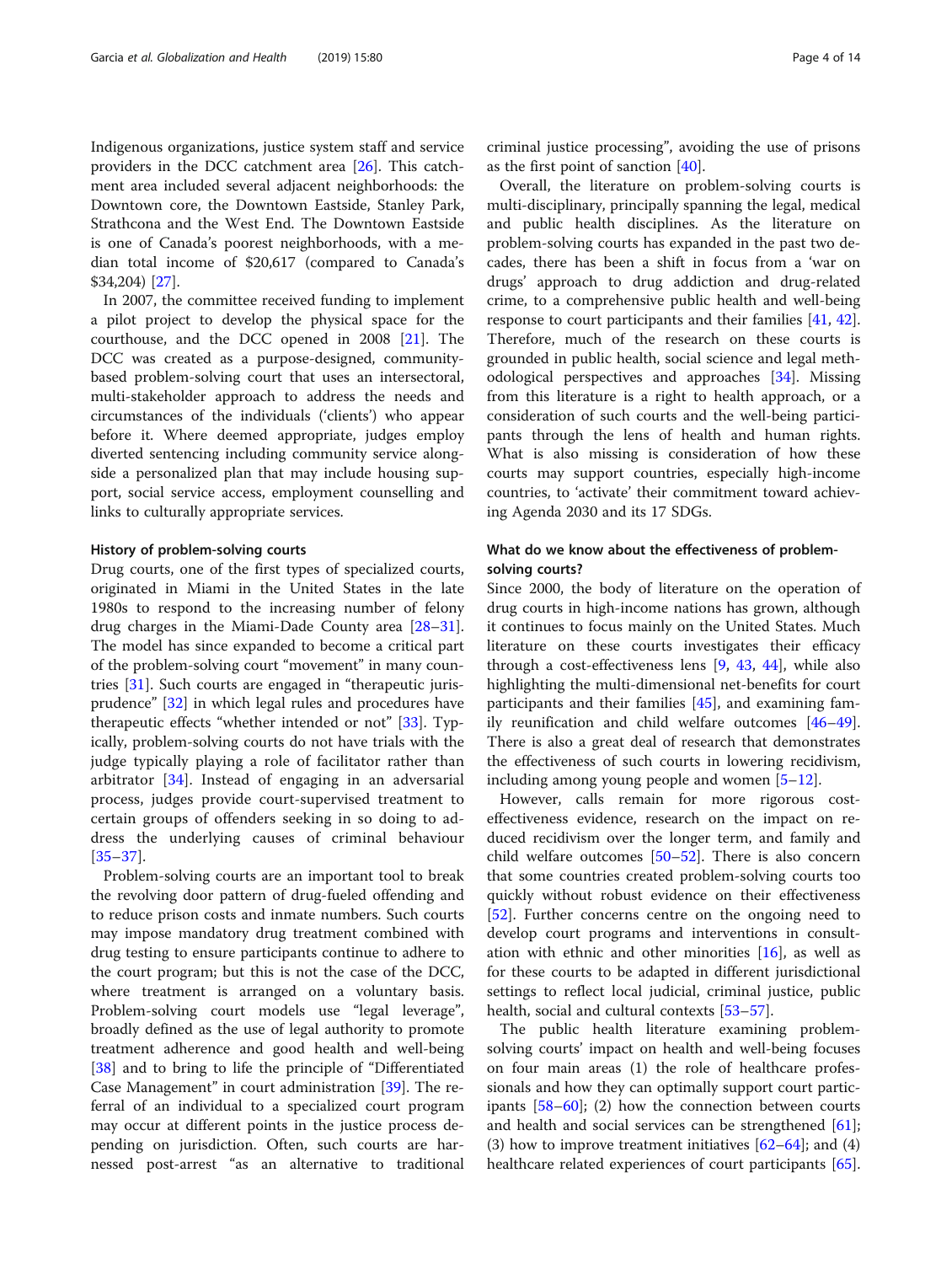The public health literature also emphasizes the important role crosscutting Universal Health Coverage plays for low-income court participants, especially in the United States [\[66\]](#page-12-0). Several studies examine the unmet health and well-being needs of court participants including needs related to chronic medical condition diagnosis and management, and improved health care planning [[67](#page-12-0)–[69](#page-12-0)]. Additional literature explores the sexual and reproductive health needs of court participants, with studies examining interventions to decrease HIV and sexual risk taking behaviours [[70](#page-12-0), [71](#page-12-0)]. Studies on the mental health of court participants are also prevalent, although as with studies on sexual and reproductive health, further research is recommended. Mental health-related studies review psychological stressors that exacerbate addictive behaviour resulting in potential recidivism, mental health screening and interventions in court settings, the effectiveness of therapeutic communities such as group counselling and cognitive-behavioural therapies, and psychosocial benefits of these courts on participants [[72](#page-12-0)–[76](#page-12-0)].

The public health literature also shows that the complex health, well-being and recidivism issues faced by court participants are often inherently structural, and therefore interconnect with the SDH such as employment, education, training and housing [[77](#page-12-0), [78\]](#page-12-0). Researchers consequently call for a multi-pronged, multiagency holistic response by such courts, as opposed to a biomedical drug intervention or siloed treatment approach [[79\]](#page-12-0). When such courts are first set up, the 'criminal justice' purpose of the court and the need for a greater health and well-being approach toward intervention activities is cited as a source of tension between court actors and stakeholders [\[80](#page-12-0)]. However, participants have identified that caseworker support is a crucial element for successful graduation from problem-solving courts [[81\]](#page-12-0) alongside the attachment of "supportive services" to these courts such as debt and domestic violence counselling, financial management, child care and parenting information and mentoring [[82](#page-12-0)]. That said, a 2015 study on what court participants saw as successful intervention factors found frequent contact with the court judge and random drug testing to be crucial [\[83](#page-12-0)], while another study found women participants credited their recovery and successful completion of the court designed plan program primarily due to a mix of fear of punishment and program structure [\[84](#page-12-0)–[86\]](#page-12-0).

Returning to the Canadian context, the literature examining problem-solving courts is largely from other provinces and not British Columbia [\[16](#page-11-0), [54\]](#page-12-0). There is also limited literature on the DCC. The only published study on the DCC is a quasi-experimental study that examined the impact of the DCC in reducing recidivism in the Court's geographic catchment area [\[3](#page-11-0)]. That study, by Somers et al., compared recidivism rates among chronic offenders assigned to the DCC's Case Management Team (an interdisciplinary team to assist with individuals' rehabilitation) with the recidivism rates of chronic offenders in the provincial criminal court that received traditional justice responses [[3\]](#page-11-0). The DCC's Case Management Team includes inter-disciplinary expertise and connects offenders to community resources and monitors their progress. Similarly to studies in other jurisdictions, Somers et al. found that DCC clients connected to the Case Management Team had significantly greater reductions in overall offending in comparison to those who were not connected with management teams [\[3\]](#page-11-0).

# **Methods**

In the tradition of 'law and society' scholarship [\[87](#page-12-0)], this study focuses on the interrelationship between law and social context employing an interdisciplinary methodological toolkit. With particular attention to health, wellbeing and the SDH, we designed and conducted a multipronged case study on the DCC by: 1) analyzing DCC evaluation reports and newsletters, 2) observing DCC hearings [\[88](#page-12-0)], and 3) examining press media representation of the DCC. Our research is based solely on publicly available data. We included publicly available reports and media in our documentary and media analysis, and observed public hearings of the DCC from the public galleries with the knowledge of the DCC (February 11, 2019).

### Document analysis

The document analysis aimed to determine how the DCC framework engaged with health and the SDH. Two complete sets of publicly available records were located and analyzed: evaluation reports and DCC newsletters. Using content analysis [[89\]](#page-12-0), we began by examining how the DCC reports address health and the SDH and how they position the Court's role in relation to those factors. We then examined the DCC newsletter content employing a similar content analysis approach, with a focus on how the DCC engages with health and the SDH in presenting its objectives and achievements in these publications.

#### Court observation

Our Court observation aimed to understand how, when and why the Court raises and addresses health and the SDH in practice [[88\]](#page-12-0). Court observation is a form of systematic observation and was employed by the research team to discern how ideas or concepts around health and the SDH are addressed, engaged and incorporated into sentencing [\[90](#page-12-0)]. Although the Court record is available online, observations were made in situ to gain a better understanding of context. We conducted nonintrusive naturalistic observation [[91](#page-12-0)] with two legally-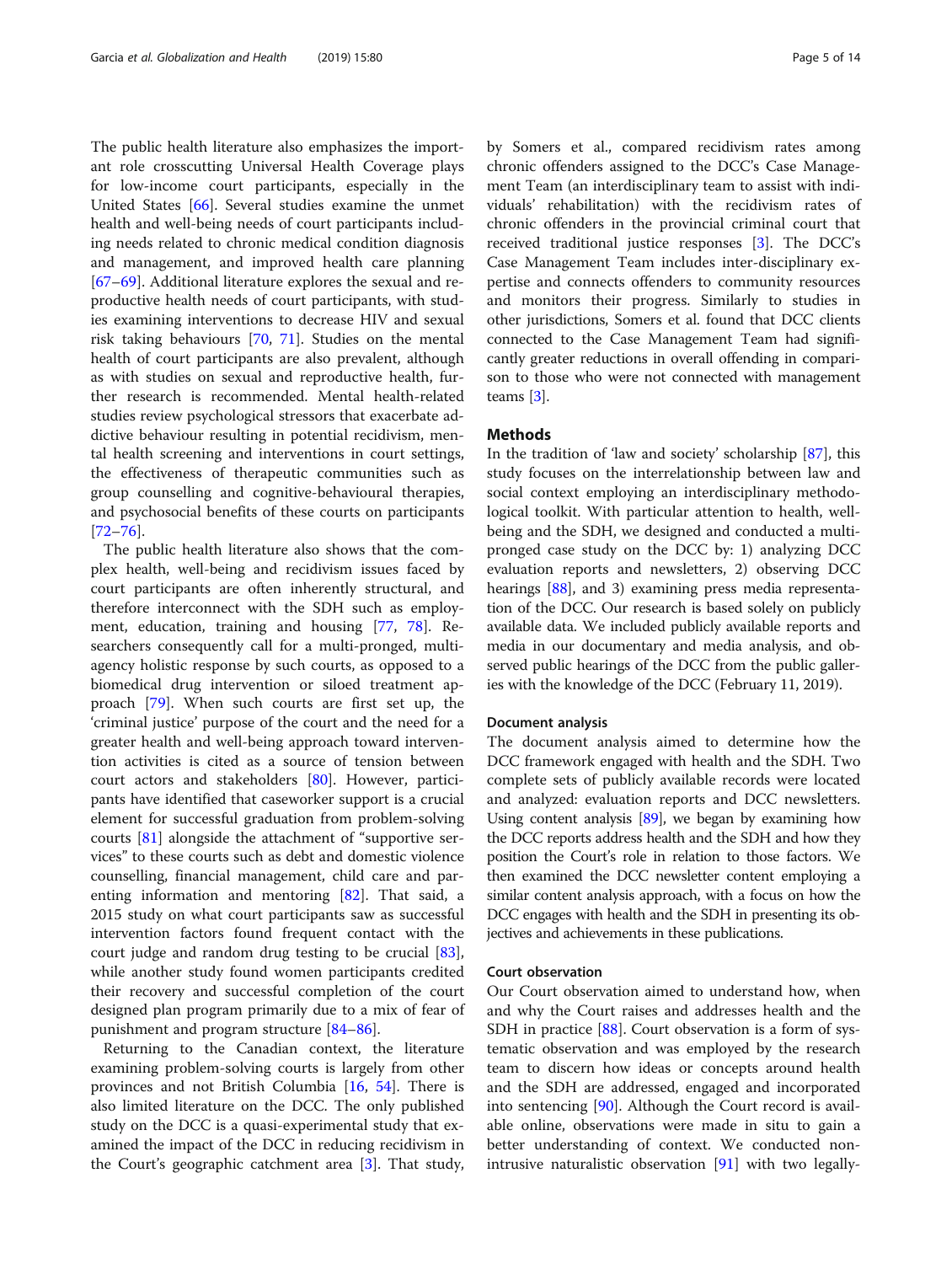trained members of the research team (RG, DG) attending Court on alternate days and noting types of crime, sentencing outcomes, and self-declared demographic information. Seated in the public gallery, the team members observed 78 h of hearings over 13 days between February 14 and March 8, 2019.

Even though the DCC hearings are open to the public and decisions are public record, we undertook a number of precautionary measures to gain entry to the DCC and maintain client confidentiality. For example, we closely corresponded with DCC staff and judges to engage in court observation and answered their questions with respect to research aims, data collection, and data dissemination plan. Research team members made no contact with clients. Although names are available through the online record, we chose neither to identify judges, prosecutors, lawyers or clients nor to list specific hearing dates in order to offer a degree of confidentiality to Court actors and vulnerable populations.

In terms of data collection, detailed notes were taken of all mentions of health and SDH with direct quotations where possible. Notes were entered into two structured grids, titled 'sentencing hearings' and 'adjournment hearings', and hearings were numbered in chronological order according to Court appearance to facilitate comparative analysis and quotations. In total, team members RG and DG observed 86 sentencing hearings and 375 adjournment hearings. Because adjournment hearings were brief and lacked information in our area of focus, we decided to limit our analysis to sentencing hearings only, with KHK thematically coding the observation data from the sentencing hearing grids [[92](#page-12-0)]. There was iterative discussion throughout the process and agreement among team members as to emergent themes and findings.

# Media analysis

Finally, the research team (led by JC) conducted a media review to examine how the Court is depicted in Canada's mainstream print media. We identified key local, provincial and national publications using the search term "Downtown Community Court" in each publication, as well as the Google search shortcut (term site: (media outlet i.e. [Globeandmail.com\)](http://globeandmail.com)) for January 1, 2008 to February 1, 2019. Our media survey slightly pre-dates the Court's launch, as we wanted to capture media coverage in the lead up. We started by a general Google search, followed by a university library portal search to locate any other media sources reporting on the DCC. A total of 60 articles were located using these methods, of which 21 contained a detailed rather than passing reference to the DCC and were included in the content analysis.

# Results

# Evaluation reports

We analyzed the two publicly available and internally prepared documents providing an "official" version of the structural framework of the DCC: the Interim Evaluation Report produced by the Ministry of Attorney General and the Ministry of Public Safety and Solicitor General, published in 2010 ("Interim Report") [[93](#page-12-0)]; and the Final Evaluation Report produced by the DCC's Executive Board, published in 2013 ("Final Report") [\[21](#page-11-0)]. Explicit reference to health was recurrent throughout both documents, with 98 references in the Interim Report and 35 references in the Final Report. Both reports, however, made clear that "at its core, the DCC is about testing new ways to reduce crime and improve public safety" [\[93](#page-12-0)], with plentiful reference to the DCC been driven by the goals of improving efficiency (i.e., reduce court appearance and processing times) and ensuring the safety of the public [[21](#page-11-0), [93](#page-12-0)].

We found that in the Interim and Final Reports health intersected with the DCC's goals in two contexts. First, it intersected in relation to the health of the DCC's target population: "chronic offenders whose offences are associated with problematic substance use, mental illness and poverty" [\[94](#page-12-0)]. Second, we saw connections with respect to clients' individual management plan; that is, health and SDH strategies to address the risk to reoffend and address their underlying needs leading to criminal behaviour [\[21](#page-11-0)].

We further found that the Interim and Final Reports on the DCC often referenced the SDH. Housing was the most referenced SDH with 31 references in the Interim Report, and seven references in the Final Report. Housing, as well as other SDH, were discussed in relation to the DCC's goals in two ways: to provide context for the criminal behavior (e.g., lack of housing, employment, social assistance), and to indicate the types of services integrated into the DCC's multidisciplinary Case Management Team.

## Newsletters

We located and analyzed six DCC newsletters. The purpose of the newsletters was to inform the public about program updates, community services, client profiles and achievements and provide judge's perspectives. The newsletters contained occasional references to how the DCC's programs intersect with health and the SDH. For example, in the judge's perspective section of the Fall 2012 newsletter, Judge Gove is quoted on how the DCC's Mental Health Program "has allowed offenders with mental health disorders to connect with housing and community mental health services resulting in many cases no longer proceeding by way of criminal charges". Another example is reported in the Spring/Summer 2012 edition, with an article reporting on a DCC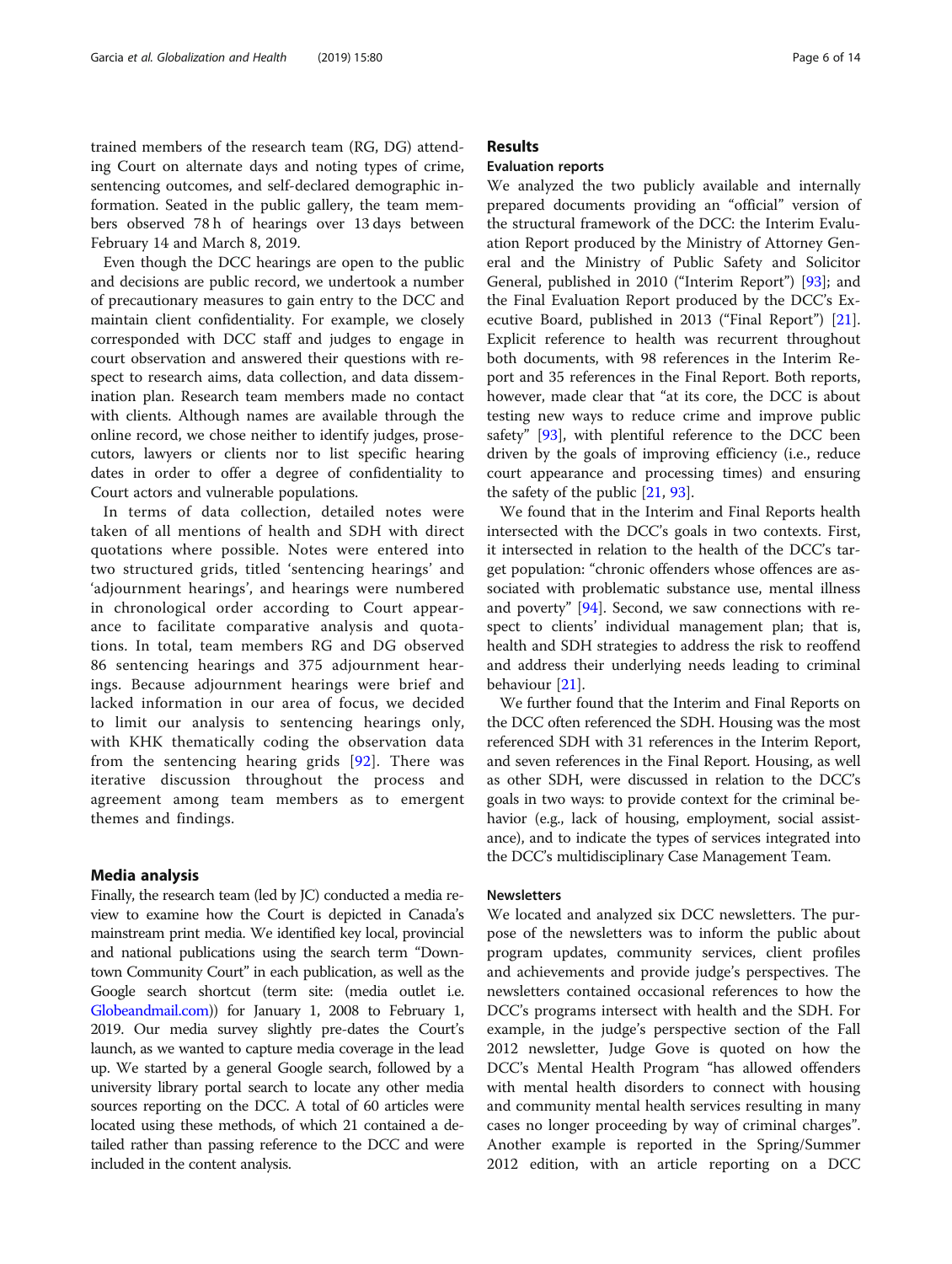program that supports food security tilted "Community Based Experiential Learning", a program in which the DCC hosts fourth year students from the University of British Columbia's Faculty of Land and Food Systems. In this particular newsletter, it was reported that the students developed a cookbook for the "Healthy Eating" program, which is "a low-barrier program teaching clients how to cook healthy, nutritious meals in a SRO [Single Room Occupancy rentals in hotels in the Downtown Eastside], on a single burner for under \$5".

# Court observation

Our observed sample consists of substantial judicial decisions, primarily a sentence or a judicial interim release, in the cases of 86 different defendants – referred to as "clients" in the DCC system.

#### Client demographics and common criminal offences

We found that males were over-represented in the sample, accounting for 87.2% ( $n = 75$ ) of all clients. Twentysix clients were held in custody, attending Court either in person or through videoconference; twelve of these were overnight arrests. Three clients did not speak English and were assisted by interpreters.

In our observational sample, the most common criminal offences brought before the Court were theft and breach of court orders, and virtually all clients had a previous breach. Fifty per cent of clients ( $n =$ 43) appeared or had previously appeared before the court for charges of theft under \$5000. Thirty-seven per cent of clients  $(n = 32)$  were in Court due to breaches of bail, probation order, recognizance or undertaking. Offences involving violence or uttering threats came next, with  $17.4\%$  of clients  $(n = 15)$ charged with assault (including with weapons or causing bodily harm), while 12.8% of clients  $(n = 11)$  were charged for uttering threats. Just over 9% of clients  $(n = 8)$  were charged with matters involving domestic violence. There were 18.6% of clients ( $n = 16$ ) charged with mischief; 5.8% of clients  $(n = 5)$  charged with possession of stolen property; four charged with unlawful possession of identification documents; four with unlawful possession of weapon; three with break and enter; two with driving while impaired; and one with possession of controlled substance. We found it is not uncommon for clients to appear before the Court with multiple charges, particularly in combination with a breach of Court order.

# Health and social determinants of health in sentencing hearings

References to the client's health or to the SDH were made in all but one of the 86 hearings resulting in judgments. Counsel and judges used such information to provide context and understand triggers for offences. Judges also referenced these factors in designing management plans (for deterrence, treatment and community restitution) and in justifying sentencing. In 67 of the 86 hearings observed, judges explicitly recognized health (e.g., mental illness, addictions, other health conditions) and the SDH (e.g., homelessness, poverty, intergenerational trauma and social isolation) as the underlying causes of criminal offences and aimed to address these issues through therapeutic sentencing and engagement with health and social service agencies.

Challenges relating to client housing were referenced in 32 hearings, with 19 clients indicated by the Court as homeless and an additional three referred to as having previously been homeless. Other mentions of housing included impending eviction and precarious arrangements such as living in hotels, squats or with friends and family. Homelessness and housing were referenced to provide context, indicate the ability to access services and to explain motivations. In one hearing, lack of housing was noted as a barrier to needed care, with counsel stating that "counselling is difficult" as the client was moving between shelters [client 5]. In several cases, the lack of secure housing was linked to a 'disorganized life' with several references across our data to clients consequently struggling with adherence to medication regularly or relapsing into addiction. For example, a defence lawyer explained, "[my client] is at a shelter at Cordova Street. His lack of participation [in the DCC's Mental Health Program] is due to his disorganized life." [client 62]. In another case, a judge noted, "I am familiar with [the client's] long history of mental health and of not taking his medication while on the streets in addition to street drug use." [client 4].

In many instances, judges also recognized homelessness as a trigger for Court order breaches; breaches represented the vast majority of observed hearings. Homelessness was linked to failure to appear in Court or maintain contact with probation officers leading to a reinforcing cycle of homelessness and criminal behaviour. In one such hearing, Crown counsel explained:

"[The client] has 116 convictions and 75 breaches. [The client] goes back to these [no-go] areas because this is where he lived before. His situation is a revolving door. A referral [to the DCC's Case Management Team] would offer a more supervised unit, assistance with homelessness, basic income, and counselling condition". [client 9].

The Crown counsel, in this case, indicated that police had suggested "trying something new" [client 9] with more structure and support with housing and access to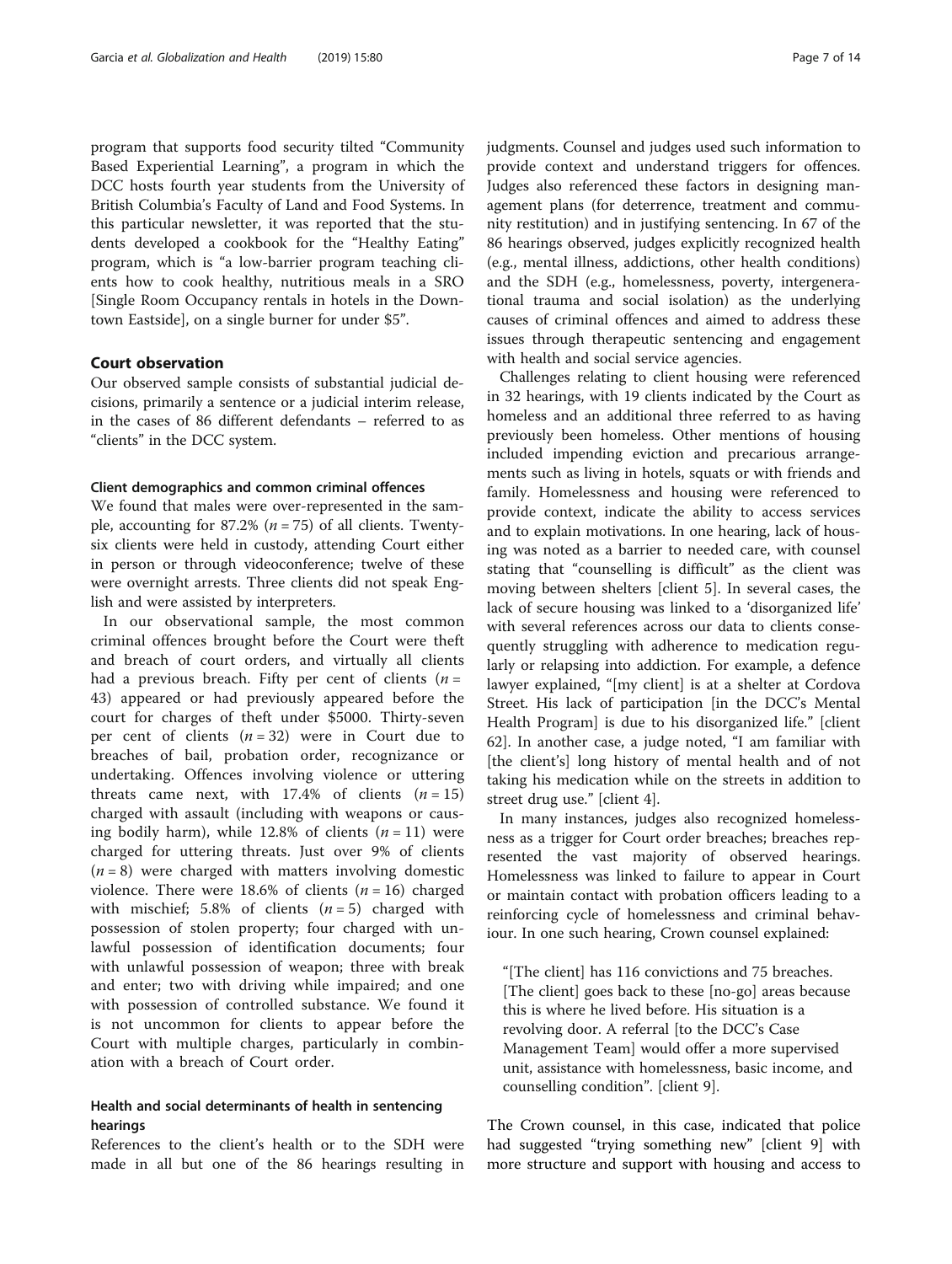healthcare. The client indicated he was willing to accept help, noting: "I am homeless. I want to be far from drugs, far from trouble. I am willing to work with everybody here. I am ready". [client 9]. In sentencing this case, the judge acknowledged the "revolving door pattern", noting: "you showed a lack of respect for Court orders. But I see a pattern of homeless and addiction here." [client 9]. In this illustrative case, to assist with the client's multiple needs, the judge ordered the client's judicial interim release from overnight custody [clients waiting for a bail hearing] combined with one-year probation and Case Management Team supervision.

Poverty and access to income surfaced frequently as an additional SDH affecting the Court's clients. There were nine references to unemployment or loss of employment, with six clients described as being on social assistance of some form, and four references to clients in need of access to social assistance. In several instances, judges explicitly linked poverty and offences (often in relation to theft under \$1000). One judge explained: "your offence was motivated by poverty rather than addiction", deciding: "I will not have you reporting, because you have a job and I don't want you to lose your job". [client 78].

In 72 of the 86 hearings, the presiding judge referred to problematic substance use as critical contextual factors. The range of drugs to which clients were addicted included pain medication, crack, heroin, cocaine, fentanyl, crystal meth and alcohol. In some cases, clients reported losing employment, relationships and connections to their children through addiction, while in others such losses precipitated addiction. For example, in one hearing the client's lawyer explained: "[He] lost his job in the oil industry. He is now homeless and has serious addiction issues." [client 79]. In other cases, physical injuries impeded physical forms of employment, and resulted in a prescription for painkillers that led to opioid addictions.

Mental health issues beyond addiction were also frequently referenced in the DCC. Mental health issues recorded in our data included depression, posttraumatic stress disorder, anxiety, bipolar disorder, drug-induced psychosis, attention deficit and hyperactivity disorder, schizophrenia, self-harm, and general references to mental illness, or to being detained under British Columbia's Mental Health Act. Mental illness issues were contextualized as resulting from life disruptions and traumas, including childhood abuse, sexual assault, inter-generational trauma of Indian Residential Schools, relationship breakdowns and the death of close family and friends. Mental health issues were also referenced as contributing causes to family estrangement, job loss or difficulty maintaining employment, and conflict with the law.

In many hearings featuring addiction and mental health, the judge, in consultation with defence and Crown counsels, developed a plan to access treatment as part of a suspended sentence. Counselling was often recommended, as was engagement with affiliated services, including the DCC's Case Management Team and Mental Health Program, residential treatment programs, detox programs and hospital-based programs. The DCC's Case Management Team alone was referenced 72 times in the cases observed. As the diversity of programs suggests, recommended treatment did not follow a prescribed modality, but was context-specific and included recovery-oriented detoxification programs and harmreduction programs of drug substitution involving drugs such as methadone and Suboxone  $[14, 16]$  $[14, 16]$  $[14, 16]$  $[14, 16]$  $[14, 16]$ .

In sentencing, DCC judges often considered the reason for the crime, the health of the client, their comfort with existing service providers and their mental and physical capacity to perform community service. For example, in one case the judge noted that the client had been working with the DCC's Case Management Team, and did not add counselling in the sentence, as the client was comfortable continuing with the DCC's team. In considering a client's ability to adhere to drug treatment, a judge ordered the client change the location of his methadone prescription by imposing an area restriction condition; to stay away from the Downtown Eastside neighborhood, an area with "too many temptations" for this particular client. In another example, the judge acknowledged a client's progress on the methadone program while in custody, but doubted his ability to abide by probation conditions, and thus decided to keep the client in custody to better manage his addiction. In considering community service, a judge noted physical capacity stating, "I saw you hurt your back. I will not sentence community work". [client 57].

In 27 of the 86 cases observed (31%), clients expressed a desire for drug treatment, while in eight cases (9%) clients expressed an unwillingness to receive treatment. One client living with bipolar disorder and addiction was described as "determined to get help" and willing to engage with the DCC's Case Management Team, explaining her offence (theft under Can\$5,000) stating: "I did things in desperation. I need help. I need to get well." [client 13]. In some instances clients were "not keen on counselling" [client 34] and on two occasions, clients were not interested in drug treatment at all, which generally resulted in mandatory counselling and treatment provisions not being included in sentencing.

Other health issues that arose in sentencing included chronic illness (e.g., diabetes and HIV), physical injury, mental injury and cognitive impairment. On two occasions, the presiding judge did not include mandatory counselling in sentencing where clients faced challenges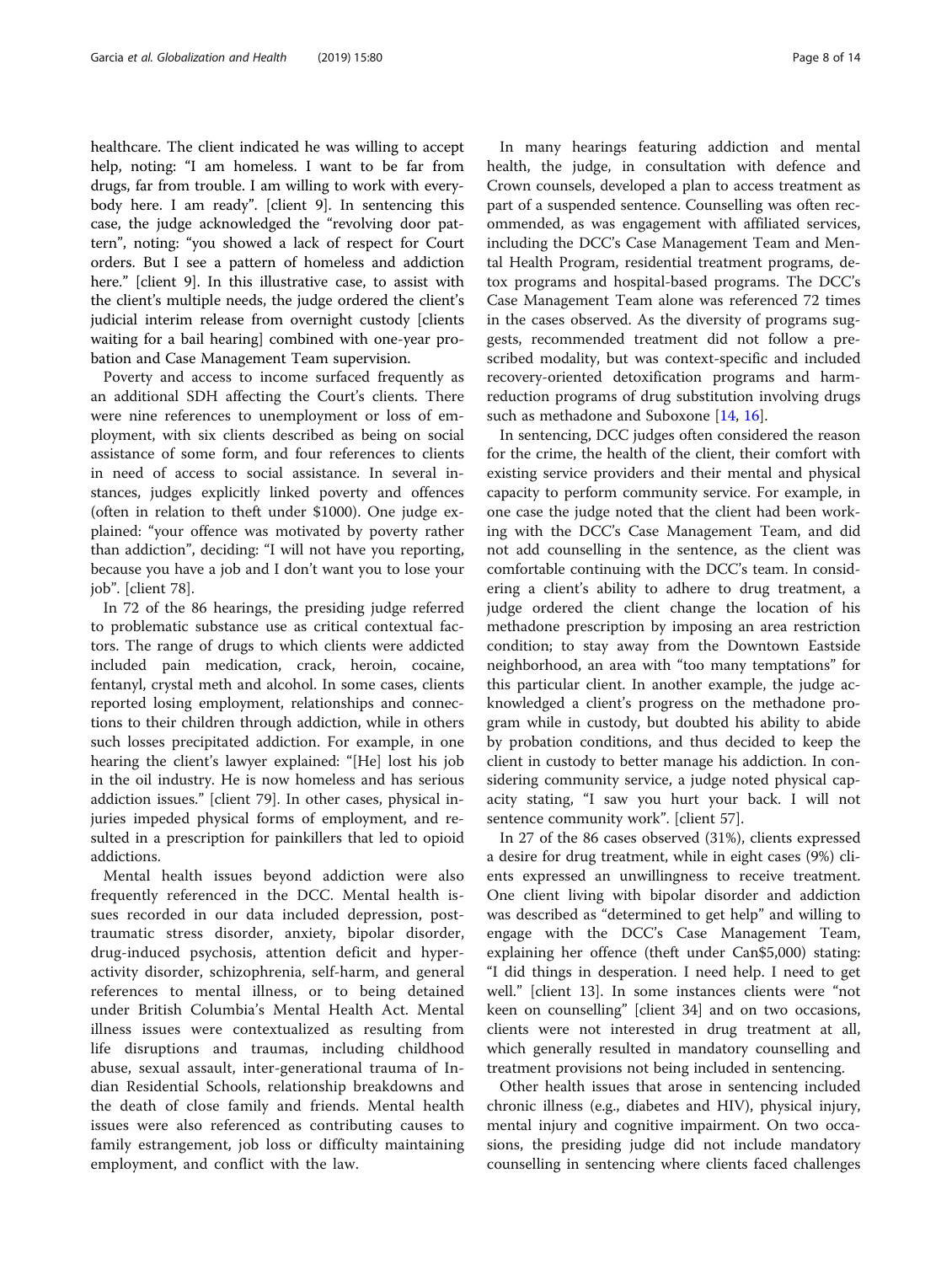in benefitting from treatment due to health conditions such as brain injury and depression.

Social and familial disruption and the role these connections played in healing were prominent themes throughout the hearings. Many of those before the Court experienced disruption of family and social networks and intergenerational trauma. For example, Indian Residential Schools were referenced as a contributing factor in four hearings - in one case the client had attended residential school, while three clients had parents who attended such schools. In presenting the client's background in each instance, the defence linked these schools, which removed Indigenous children from their families and communities, punished cultural expression and the speaking of Indigenous languages, to intergenerational trauma. In one of these cases, the client was described as having "no family connections", "restricted access" to his children and was now "seeking assistance to deal with childhood trauma." [client 57]. In several other cases, social and familial connections and disruptions were reported in relation to international or domestic migration. Several clients had come to Vancouver from other countries including the Philippines, El Salvador, Egypt and Fiji, either alone or with limited family. One defence counsel noted in reference to his client's isolation: "He is from Fiji. He is alone, no family and is isolated." [client 78]. Isolation and distance from family were also reported with respect to migration from within the province and country, with DCC clients from Ontario, Manitoba, Alberta, Nova Scotia and other parts of British Columbia.

While family breakdowns and estrangement were often mentioned, the Court also referenced familial connections as sources of support, strength and motivation. In one case where addiction followed divorce, it was noted that the client's mother and daughter were seated in the gallery, with defence counsel stating, "[the client] is motivated to undergo counselling because he wants to become clean from addiction and be the good father he once was." [client 41]. In another case, the defence counsel similarly stated: "[the client] has a 9-year-old son and is motivated to be good for his son's birthday next week."[client 63].

Judges often showed a deep understanding and respect for clients' life circumstances in the hearings. For example, comments included "I acknowledge you struggle with many barriers" [client 15], "I recognize that you had a hard time" [client 1], and "I am very motivated by your recovery" [client 16]. One judge stated to a client:

[Y] ou have a period [where] you were doing well. It is encouraging the CMT is willing to take you back. 30-day conditional sentencing is nicer, and then you are not in custody. I hope you are focused. I want you to focus on your recovery." [client 34].

This understanding however, was not without limits. Acknowledging that poor behaviour was "obviously [ …] due to addiction", while determining probation, one judge noted: "if you breach [conditions] again, you won't get [probation] from me again, but instead will receive a custodial sentence." [client 6]. In another case, while considerate to the client's adverse circumstances, a judge noted that while the current sentence was probation, "from here [the next step is] you go to jail" advising the client, "you need to engage with the [DCC's] Case Management Team. They have not given up on you. Participate in programs: detox, counselling." [client 59].

In cases of domestic violence, the measures DCC judges employed to protect the victim included orders of no-contact or permissive contact where the client was mandated to leave the victim immediately upon request. In such cases, discussions among the judge, counsels, clients, etc., typically revolved around the management plan to keep the victim safe and involved reference to the DCC's Victim Services. In these cases, the violent behavior of clients was considered in terms of the victim's safety, with the judge deciding in one such case, "I will allow permissive contact incrementally, [and] once you take steps toward the right direction [couples' counselling], I will determine reporting for the purpose of counselling." [client 59].

# Media survey

The findings from our content analysis of the mainstream print media on the DCC reflected many of the themes and issues that emerged from our Court observation. Of the 21 media articles examined, 20 articles mentioned health in some capacity, primarily referencing addiction and mental health. The SDH were addressed in 18 articles with a particular emphasis on housing and social connectivity.

Articles included interviews with judges and profiles of clients. A 2016 Canadian Broadcasting Corporation report featured a lengthy explanation from a DCC judge on the Court's intake procedure, noting:

"[Judge] [Name] explained that when defendants first come to the court, they're given a needs assessment by one of 14 on-site service groups, which range from mental and physical health practitioners to probation officers who can help with housing and income assistance." [\[94](#page-12-0)]

This example provides a number of insights into the DCC's operation and approach, including services offered at the courthouse, information sharing to provide context concerning the underlining factors leading to crimes, mentions of received medications, addiction-related concerns, the need for additional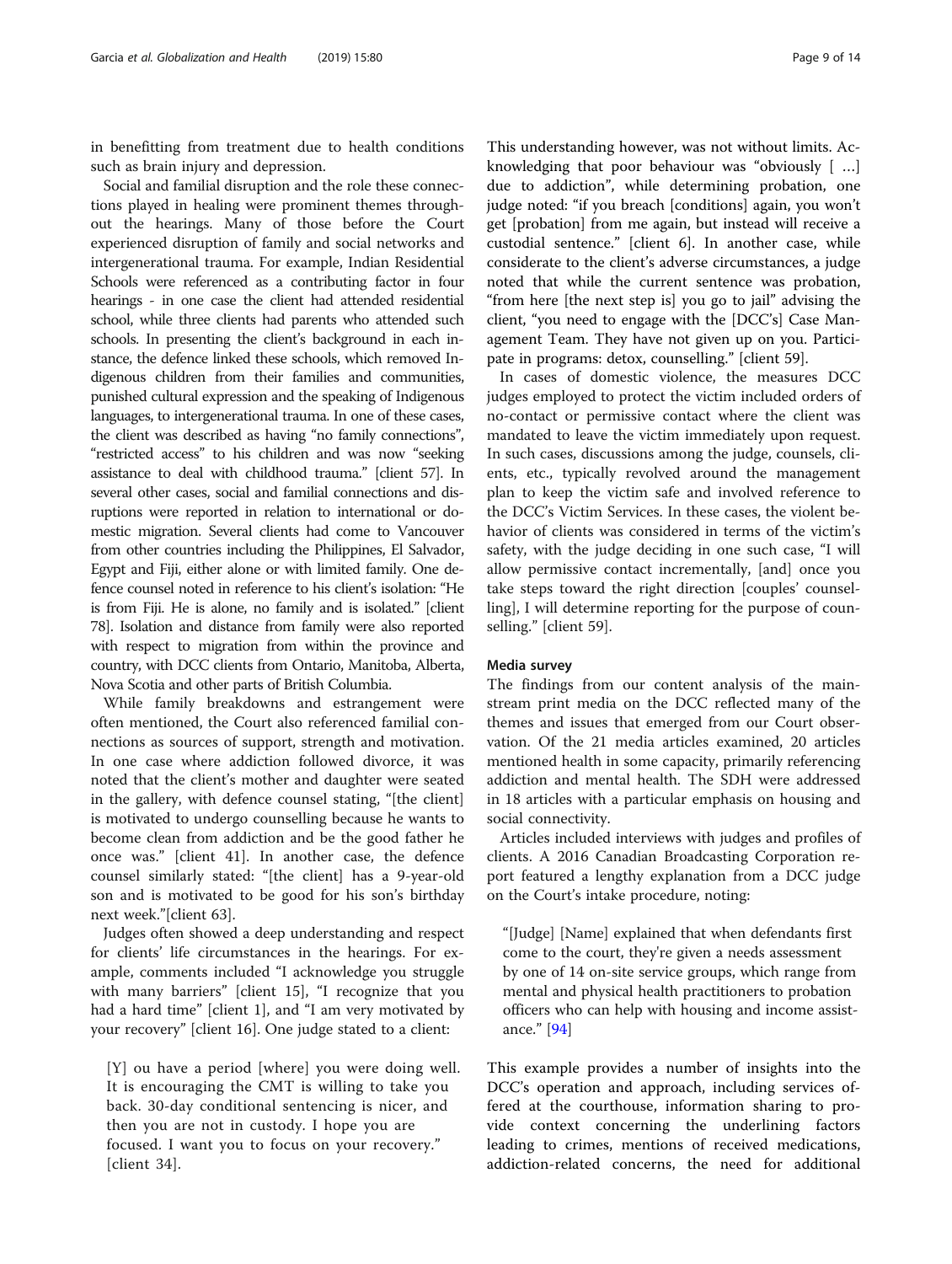services to meet health needs, and the need to understand client's overall health.

SDH as factors influencing drug-related crime also arose in pieces profiling clients. For example, a Globe and Mail newspaper article of 2019 examined how "poverty, family breakdown and problematic substance use, can impact one's life" [\[95\]](#page-12-0). This article also referred to how social support together with the DCC's approach to drug-related crime could turn clients' lives around. The client featured in the article explained that during one of his appearances, a judge told him that he had potential, and "[t] hat hit me hard. It planted a seed in me." [\[95](#page-12-0)]. Other articles referred to SDH by offering insights into how these factors related to the mission and aspirations of the DCC, quoting Judge Gove, one of the founders of the DCC as saying: "I'm an idealist. But I'm not naïve", acknowledging that political will and cooperation among all stakeholders are key to the success of the DCC's ambitious health-related mission [\[96](#page-12-0)].

Consistent with our findings of the DCC Evaluation Reports set out in the first part of the Results section, we found that efficiency (i.e., reduced court appearances and processing times) was another prominent theme of media coverage. Indeed, the DCC Reports prompted media coverage, with a majority of articles include in our analysis published after the release of the DCC's Final Evaluation Report in 2013. One such article noted: "the results of the efficiency evaluation indicate that the DCC had a neutral impact on efficiencies." [[97\]](#page-13-0). The same piece refers to the DCC's efficiency and health and SDH integrated approach, citing Chief Judge Thomas Crabtree's remark that when underlying needs leading to drug-related crimes are met through the DCC, "reduction in recidivism is significantly greater than that at a traditional court." [[96\]](#page-12-0). Another piece refers to the DCC's efficiency and health & SDH integrated approach, citing a Chief Judge's remark that when underlying needs leading to drug-related crimes are met through the DCC, "reduction in recidivism is significantly greater than that at a traditional court". [\[97](#page-13-0)]. One piece, however, raises questions as to whether the DCC's integrated services are "well-meaning Band-Aids", with the author asking whether referrals to "more flexible socio-health authorities" would be more appropriate [[98](#page-13-0)].

# **Discussion**

This study investigates how health and well-being were addressed and framed in the DCC's framework and daily operations by Court judges, counsels and clients. We employed a multi-pronged investigative approach examining: (1) publicly available DCC documents, (2) coverage by the print media, and a series of (3) Court observations examining health-related discourse and reference.

In the documentary analysis we found explicit and recurrent references to the health of DCC clients in the reports in comparison with the newsletters. One hundred and thirty-three  $(n = 133)$  direct references to health were made in the two reports analyzed. The SDH were also discussed, with housing the most frequently raised. The newsletters' reference to health was more infrequent and nuanced and mainly referenced SDH.

In answering how the Court's foundational documents along with Court and media discourse frame health and the SDH, the analysis showed that health and the SDH are framed as instrumental for achieving the DCC's goals of efficiency and public safety. Health and the SDH are hence associated with both the target population and the Court's integrated interventions to address the underlying factors influencing their criminal behavior. Our analysis indicates that the structural framework that establishes and under which the Court operates requires continuous considerations and effective access to health and SDH-related services for accomplishing its foundational goals.

The Court observation component of this study showed how DCC judges take health and the SDH into consideration in sentencing. Of the 86 hearings observed, reference to the client's health, or impact or intersection with SDH factors vis-à-vis the client's individual circumstance in the justice system, was raised, particularly to provide context and understand potential triggers for the conduct of illegal activity. In terms of the SDH, housing issues featured prominently in hearings just as within the DCC Reports. Clients' poverty, income and employment, social and family connectivity also featured prominently. Court observation also illustrated the diverse health issues experienced by DCC clients with judges often directing clients, as part of their sentencing, to engage with affiliated health and social services. As previous studies elsewhere suggest [[4,](#page-11-0) [15,](#page-11-0) [45](#page-12-0)–[52](#page-12-0)], our research indicates that in assessing the outcomes of the DCC, further studies need to pay close attention to the essential role played by effective supportive teams, treatment initiatives, and experiences of Court actors and participants.

With respect to the media analysis, of the 21 media articles examined, 20 articles directly mentioned health, primarily referencing addiction and mental illness. The SDH were addressed in 18 media articles with a particular emphasis on the importance and challenges of housing and social connectivity for DCC clients. We found that the print media particularly focused on the efficiency of the Court, in particular recidivism, showing unfamiliarity with the critical role played by health and intersectional actions on the SDH to advance the Court's ultimate success of reducing recidivism and court processing times.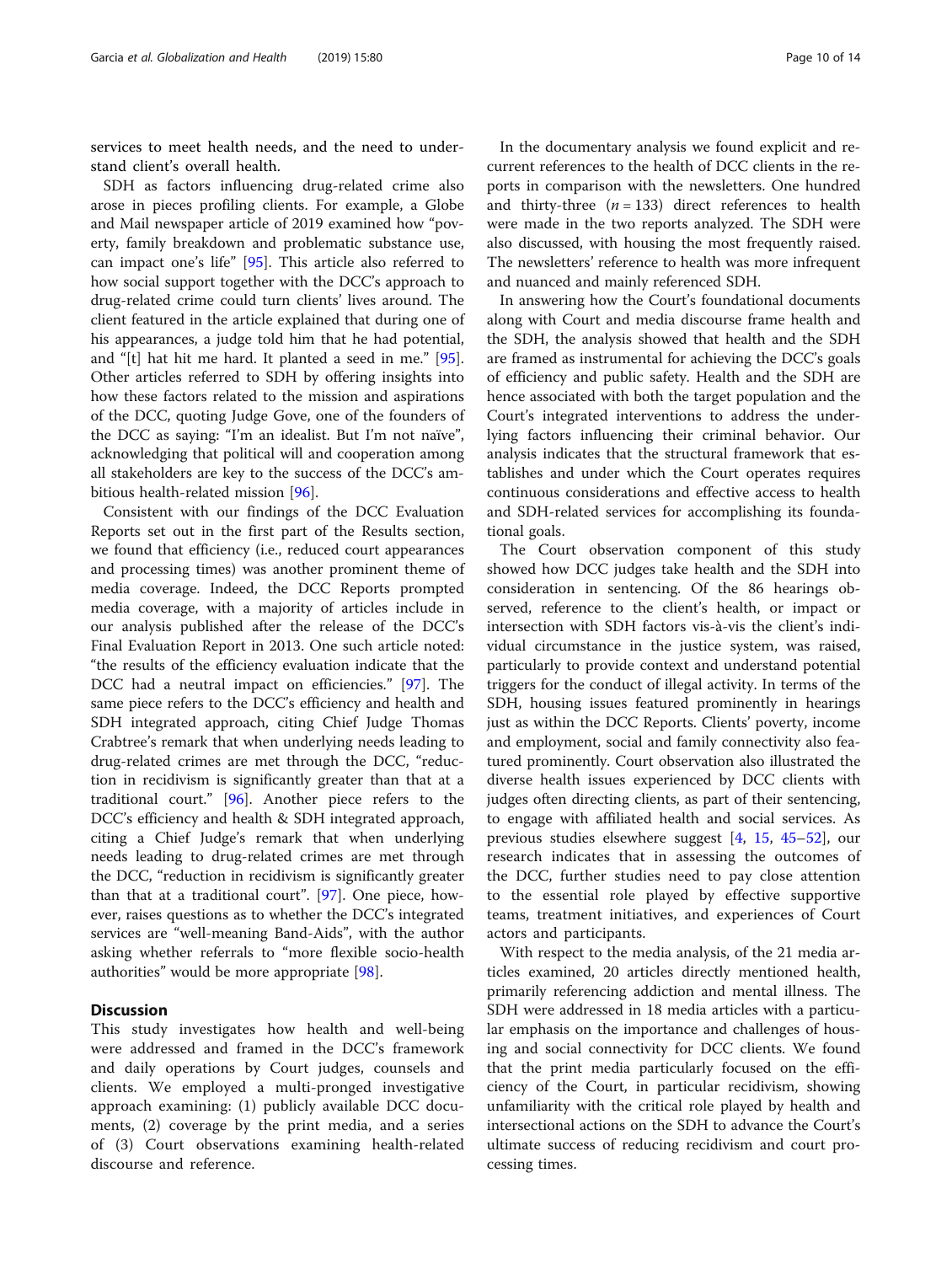It is important that we acknowledge that this study has a number of limitations. In terms of the court observation component of this research, this is a discrete, small-scale study that relies on 13 days of court observation of sentencing hearings. Further research, ideally longitudinal, is needed to examine whether and how judges, and the DCC as a whole, continue to carry out the task of balancing client's health-related needs and the public's safety over time. Indeed, further research that is grounded in a rights-based approach could investigate the extent to which the Court recommendations affect people's lives, and improve their health and well-being. Further studies could also support the determination of appropriate metrics to evaluate the DCC and determine appropriate ways to communicate these findings to the broader community. Such research could be conducted through a rights-based lens in which the fundamental human dignity of the individuals at the heart of the DCC justice process is recognized and promoted.

Our findings suggest that the DCC is an important health intervention to advance the SDG agenda. Our data indicate the DCC regularly acts to improve clients' health and well-being by connecting them to healthcare, social and cultural services. As a result, the DCC offers a promising context-sensitive balance between the health needs of vulnerable and marginalized populations and the public need for community safety.

### Conclusions

The DCC's health-related impacts and activities, if the data are appropriately captured through both quantitative and qualitative means, could provide an important source of evidence for the Canadian Government to report on its SDG 3 achievement. This data could be particularly useful with reference to the Canadian Government's commitment under SDG Target 3.5 to 'strengthen the prevention and treatment of substance abuse, including narcotic drug abuse and harmful use of alcohol'. Yet such data could also significantly contribute to the measurement and monitoring of Canada's achievement of at least five other SDGs that relate to the determinants of health and systems strengthening, namely SDG 1, 5, 10, 16 and 17. Certainly, the SDG agenda seeks to redress the multidimensional impacts of poverty, poor health, and inequities and inequalities in all countries (SDGs 1, 5 and 10), low and high-income alike, with the over-arching goal that 'No One Will Be Left Behind' [[1\]](#page-11-0). Canada committed, when signing on to the SDGs in September 2015, to "endeavor to reach" population segments within its borders who are "the furthest behind first" [\[1\]](#page-11-0). DCC clients, and the clients of Canada's other problem-solving courts, should thus be a strong focus in the Canadian Government's contextualization and operationalization of the SDG agenda at home.

The growing problematic substance use has been detrimentally affecting individuals, families, communities and government resources in Vancouver and other jurisdictions within and beyond Canada's borders. To achieve the 2030 Agenda for Sustainable Development and its 17 SDGs, and particularly SDG 3, countries must address both the impacts of and the underlying conditions leading to problematic substance use, and drug-related crimes; consistent with a harm reduction and health and human rights approach. Our study contributes new insights on the effectiveness of the DCC as a means to integrate justice, health and social services for improved health and community safety. In so doing, it highlights the DCC's rich potential to serve as an explicit SDG lever for impactful local change.

As challenges to health and social equality advance in Canada and elsewhere, questions of how resources should be allocated are of utmost importance as they lay the necessary groundwork to give effect to the SDGs' principle of Leave No One Behind. A new focus on service integration and coordination among the justice, health and social systems and sectors is needed to advance the rights of marginalized populations in Canada. Canada's commitments under the SDG agenda and the DCC intervention should serve as both the inspiration and vehicle to bring about this much needed multisectoral, rights-based policy and planning shift.

#### Acknowledgements

Sharon Lockhart, Director of Integrated Programs of Vancouver's Downtown Community Court, as well as the reviewers, whose thoughtful comments helped us to improve the manuscript considerably.

#### Authors' contributions

RG: framed the project, data collection, reports research and analysis, writing, edits and notation; KHK: framed the project, coding and data analysis, writing and edits; CB: literature review, writing and edits; JC: newsletters and media research and analysis; DG: data collection, demographics and notation. All authors read and approved the final manuscript.

#### Funding

Canadian Institute for Advanced Research (CIFAR).

#### Availability of data and materials

The paper contains de-identified data to ensure anonymity of all actors, excepting cases where an individual is identified in public records such as media reports. By making the raw data publicly available, it could potentially allow crossreference with court public record allowing identification of the hearings and actors observed. The dataset can be made available upon request.

#### Ethics approval and consent to participate

Not applicable.

#### Consent for publication

Not applicable.

#### Competing interests

One of the authors, Garcia, has served as a member of the DCC's Community Advisory Council. In this study however, Garcia acted in her capacity as a researcher. The views expressed herein are those of Garcia and do not necessarily reflect her past position at the Council. In this paper we draw exclusively on publicly available data, and no privileged access was used to gain inside information. Steps have been taken to mitigate potential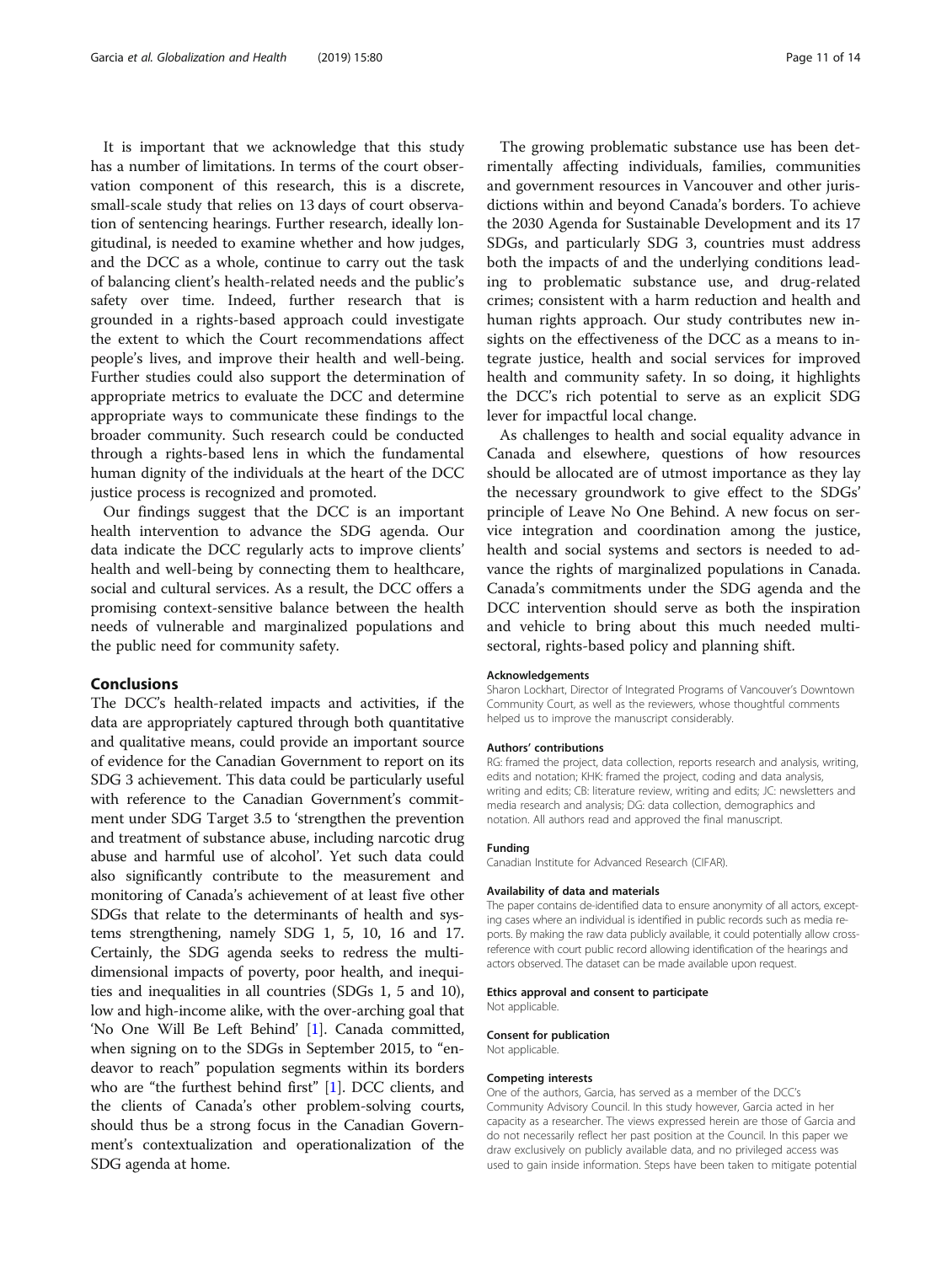<span id="page-11-0"></span>analytical bias: 1) three forms of data collection to triangulate data; 2) Garcia and Guedes collected data following a framework previously and collectively designed by the team; and 3) Kenyon coded the data and led the data analysis.

#### Author details

<sup>1</sup>University of British Columbia, Vancouver, Canada. <sup>2</sup>University of Winnipeg, Winnipeg, Canada. <sup>3</sup>Centre for Policy Futures, University of Queensland, Brisbane, Australia. <sup>4</sup>University of Manitoba, Winnipeg, Canada. <sup>5</sup>University of British Columbia, Vancouver, Canada.

# Received: 9 May 2019 Accepted: 21 October 2019

#### References

- 1. United Nations' General Assembly. Transforming our world: the 2030 agenda for sustainable development (UNGA resolution a/RES/70/1, 25 September 2015). https://www.un.org/ga/search/view\_doc.asp?symbol=A/ RES/70/1&Lang=E. Accessed 31 Aug 2019.
- 2. Smith BH. Opioid epidemic the global spread explained. In: The conversation; 2018. http://theconversation.com/opioid-epidemic-the-globalspread-explained-101649. Accessed 31 Aug 2019.
- Somers JM, Moniruzzaman A, Rezansoff SN, Patterson M. Examining the impact of case management in Vancouver's downtown community court: a quasi-experimental design. PLoS One. 2014;9(3):e90708.
- 4. United Nations' General Assembly. Right of everyone to the enjoyment of the highest attainable standard of physical and mental health. Note by the Secretary-General. 2010. A/65/255. https://www.ohchr.org/EN/Issues/Health/ Pages/AnnualReports.aspx. Accessed 31 Aug 2019.
- 5. Spohn C, Piper RK, Martin T, Frenzel ED. Drug courts and recidivism: the results of an evaluation using two comparison groups and multiple indicators of recidivism. J Drug Issues. 2001;31(1):149–76.
- 6. Fielding JE, Tye G, Ogawa PL, Imam IJ, Long AM. Los Angeles County drug court programs: initial results. J Subst Abus Treat. 2002;23(3):217–24.
- 7. Torgensen K, Buttars DC, Norman SW, Bailey S. How drug courts reduce substance abuse recidivism. J Law Med Ethics. 2004;32(Supl 4):69–72.
- Sanford JS, Arrigo BA. Lifting the cover on drug courts: evaluation findings and policy concerns. Int J Offender Ther Comp Criminol. 2005;49(3):239–59.
- 9. Carey SM, Finigan M, Crumpton D, Waller M. California drug courts: outcomes, costs and promising practices: an overview of phase II in a statewide study. J Psychoactive Drugs. 2006;38(sup3):345–56.
- 10. Rempel M, Green M, Kralstein D. The impact of adult drug courts on crime and incarceration: findings from a multi-site quasi-experimental design. J Exp Criminol. 2012;8(2):165–92.
- 11. Gummelt G, Sullivan M. Evaluating the effectiveness of a juvenile drug court: comparisons to traditional probation. Juv Fam Court J. 2016; 67(4):55–68.
- 12. Myer AJ, Buchholz MM. Examining the impact of a gender-specific drug court on recidivism. J Crime Justice. 2018;41(2):206–21.
- 13. Duquette D. Universalism and relativism in human rights. In: Reidy DA, Sellers MNS, editors. Universal human rights: moral order in a divided world. Lanham (USA): Rowman & Littlefield; 2005.
- 14. Paylor I. A short reply to the 'epistemology of harm reduction'. Br J Soc Work. 2017;48(2):525–30.
- 15. Rhodes T. Risk environments and drug harms: a social science for harm reduction approach. Int J Drug Policy. 2009;20(3):193–201.
- 16. Slinger E, Roesch R. Problem-solving courts in Canada: a review and a call for empirically-based evaluation methods. Int J Law Psychiatry. 2010;33:258–64.
- 17. Beletsky L, Thomas R, Smelyanskaya M, Artamonova I, Shumskaya N, Dooronbekova A, Mukambetov A, Doyle H, Tolson R. Policy reform to shift the health and human rights environment for vulnerable groups: the case of Kyrgyzstan's instruction 417. Health Hum Rights. 2012;14(2):34–48.
- 18. Gruskin S, Plafker K, Smith-Estelle A. Understanding and responding to youth substance use: the contribution of a health and human rights framework. Am J Public Health. 2001;91(12):1954–63.
- 19. Madden A, Wodak A. Australia's response to HIV among people who inject drugs. AIDS Educ Prev. 2014;26(3):234–44.
- 20. Strathdee SA, Beletsky L, Kerr T. HIV, drugs and the legal environment. Int J Drug Policy. 2015;26:S27–32.
- 21. Downtown Community Court's Executive Board. Report on the final evaluation of the downtown community court: provincial court of British Columbia; 2013. http://www.provincialcourt.bc.ca/downloads/dcc/ DCCEvaluation\_ExecutiveBoard.pdf. Accessed 31 Aug 2019.
- 22. Vancouver Police Department. The opioid crisis: the need for treatment on demand. Vancouver: Vancouver Police Department; 2017. https://vancouver. ca/police/assets/pdf/reports-policies/opioid-crisis.pdf. Accessed 31 Aug 2019
- 23. City of Vancouver. Downtown Eastside Local Area Profile (2013). Vancouver: City of Vancouver Community Services, City of Vancouver Planning and Development Services; 2013. Last updated 2013 Nov 7. https://vancouver. ca/files/cov/profile-dtes-local-area-2013.pdf. Accessed 31 Aug 2019.
- 24. Marshall BD, Milloy MJ, Wood E, Montaner JS, Kerr T. Reduction in overdose mortality after the opening of North America's first medically supervised safer injecting facility: a retrospective population-based study. Lancet. 2011; 377(9775):1429–37.
- 25. Linden IA, Mar MY, Werker GR, Jang K, Krausz M. Research on a vulnerable neighborhood-the Vancouver downtown eastside from 2001 to 2011. J Urban Health. 2012;90(3):559–73. https://doi.org/10.1007/s11524-012-9771-x.
- 26. Street Crime Working Group. Beyond the revolving door: a new response to chronic offenders. In: Report of the Street Crime Working Group of the BC Justice Review Task Force; 2005. https://www2.gov.bc.ca/assets/gov/lawcrime-and-justice/courthouse-services/community-court/response-tochronic-offenders.pdf. Accessed 31 Aug 2019.
- 27. Statistics Canada. 2016 Census. Ottawa: Statistics Canada; 2017. Statistics Canada Catalogue 98–316-X2016001. https://www12.statcan.gc.ca/censusrecensement/2016/dp-pd/prof/index.cfm?Lang=E. Accessed 31 Aug 2019
- 28. Butts J. Introduction: problem-solving courts. Law Policy. 2001;23(2):121–4.
- 29. Donoghue J. Transforming criminal justice? Problem-solving and court specialisation. New York: Routledge; 2014.
- 30. West-Huddleston C III. Drug courts: An effective strategy for communities facing methamphetamine. Washington, DC: U.S. Department of Justice; 2005. https://www.ncjrs.gov/pdffiles1/bja/209549.pdf Accessed 6 Nov 2019
- 31. Nolan LJ. Freedom, social control, and the problem-solving court movement. Social control: informal, legal and medical. Princeton: New Jersey; 2010.
- 32. Jessup M. Therapeutic jurisprudence: judicial and corrections panel. J Psychoactive Drugs. 2001;33(4):355–67.
- 33. Hora PF. A dozen years of drug treatment courts: uncovering our theoretical foundation and the construction of a mainstream paradigm. Subst Use Misuse. 2002;37(12–13):1469–88.
- 34. Wiener RL, Georges L. Social psychology and problem-solving courts: Judicial roles and decision making. In: Wiener RL, Brank EM, editors. Problem solving courts: Science and legal perspectives, vol. 1. New York: 1137 Springer; 2013. p. 20.
- 35. Castellano U. Problem-solving courts: theory and practice. Sociol Compass. 2011;5(11):957–67.
- Nolan JL Jr. Legal accents, legal borrowing: the international problem-solving court movement, vol. 264. New Jersey Princeton: University Press; 2009.
- 37. Mirchandani R. Beyond therapy: problem-solving courts and the deliberative democratic state. Law Soc Inq. 2008;33(4):853–93.
- 38. Lamberti JS, Russ A, Cerulli C, Weisman RL, Jacobowitz D, Williams GC. Patient experiences of autonomy and coercion while receiving legal leverage in forensic assertive community treatment. Harvard Rev Psychiatry. 2014;22(4):222–30.
- 39. Cooper C. Drug treatment courts and their progeny in the US: overcoming their winding trajectory to make the concept work for the long term. IJCA. 2016;8(3):1–10.
- 40. Sacco LN. Federal support for drug courts: in brief. In: Franks Q, editor. Criminal justice: government, policies and programs. US: SNOVA; 2018. p. 5–22.
- 41. Hunter S, Douard J, Green S, Bembry L. New Jersey's drug courts: a fundamental shift from the war on drugs to a public health approach for drug addiction and drug-related crime. Rutgers L Rev. 2012;64(3):795–833.
- 42. Bitar GW, Gee R. Integrating public health and public safety in the criminal justice system: an overview of behavioural health services, including alcohol/other drug disorders. Alcohol Treat Q. 2010;28(2):163–75.
- 43. Shanahan M, Lancsar E, Haas M, Lind B, Weatherburn D, Chen S. Costeffectiveness analysis of the New South Wales adult drug court program. Eval Rev. 2004;28(1):3–27.
- 44. Cheesman FL, Graves SE, Holt K, Kunkel TL, Lee CG, White MT. Drug court effectiveness and efficiency: findings for Virginia. Alcohol Treat Q. 2016;34(2): 143–69.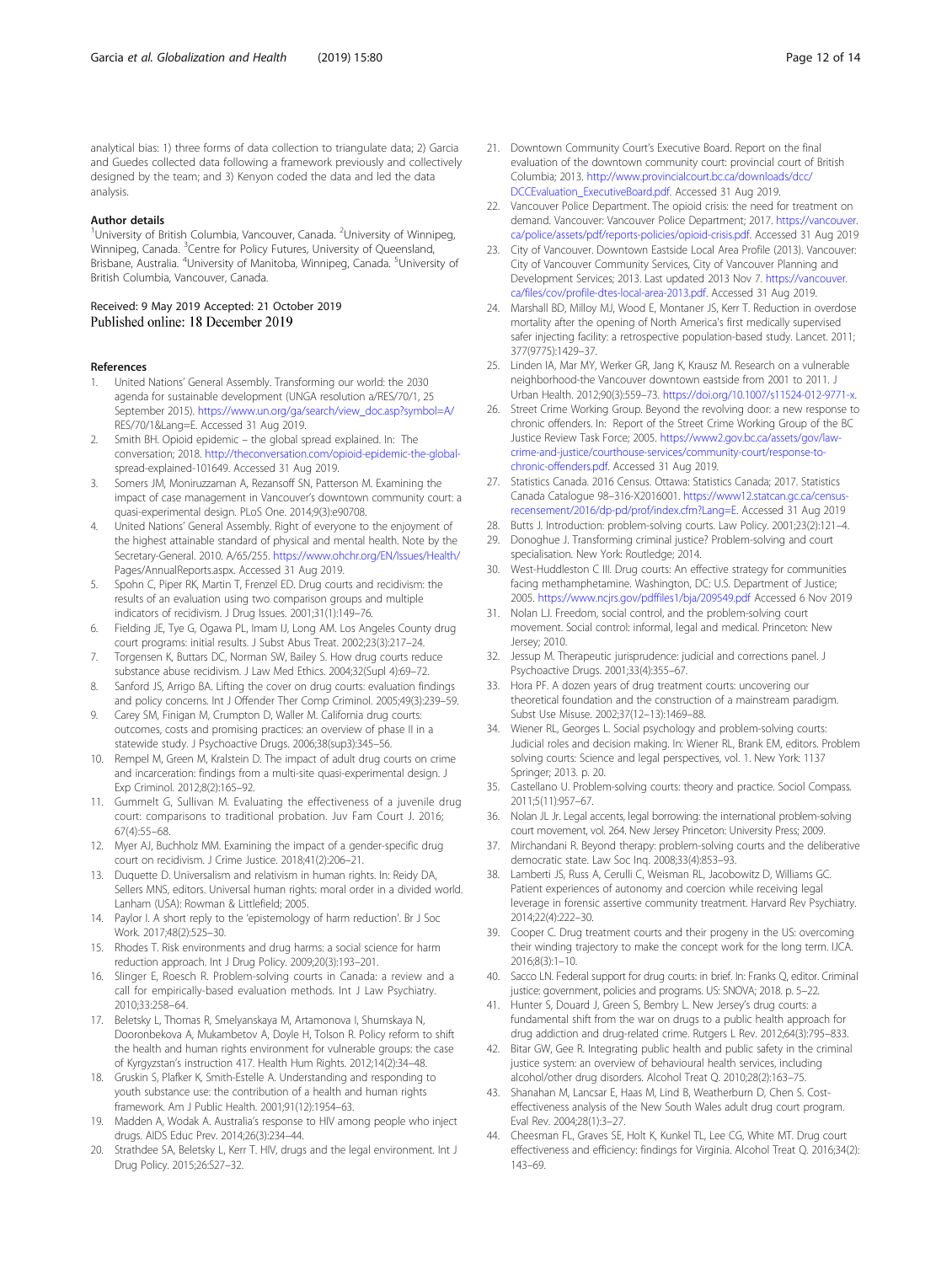- <span id="page-12-0"></span>45. Logan TK, Hoyt WH, McCollister KE, et al. Economic evaluation of drug court: methodology, results, and policy implications. Eval Program Plann. 2004;27(4):381–96.
- 46. Green BL, Furrer C, Worcel S, Burrus S, Finigan MW. How effective are family treatment drug courts? Outcomes from a four-site national study. Child Maltreat. 2007;12(1):43–59.
- 47. Boles SM, Young NK, Moore T, Di Pirro-Beard S. The Sacramento dependency drug court: development and outcomes. Child Maltreat. 2007; 12(2):161–71.
- 48. Cosden M, Koch LM. Changes in adult, child, and family functioning among participants in a family treatment drug court. Child Welf. 2015;94(5):89–106.
- 49. Zhang S, Huang H, Wu Q, Li Y, Liu M. The impacts of family treatment court on child welfare core outcomes: a meta-analysis. Child Abuse Negl. 2019;88:1–14.
- 50. Roberton AG, Swartz MS. Extended-release naltrexone and drug treatment courts: policy and evidence for implementing an evidence-based treatment. J Subst Abus Treat. 2018;85:101–4.
- 51. Brown RT. Systematic review of the impact of adult drug-treatment courts. Transl Res. 2010;155(6):263–74.
- 52. Oliveros A, Kauffman J. Addressing substance abuse treatment needs of parents involved with the child welfare system. Child Welf. 2011;90(1):25–41.
- 53. Lawrence R, Freeman K. Design and implementation of Australia's first drug court. Aust N Z J Criminol. 2002;35(1):63–78.
- 54. Christie T, Anderson JF. Drug treatment courts are popular but do they work and are they ethical and appropriate for Canada? Health Law Can. 2003;23(4):70–9.
- 55. Cooper CS. Drug courts: Current issues and future perspectives. Subst Use Misuse. 2003;38(11–13):1671–711 +1911.
- 56. Bouffard JA, Smith S. Programmatic, counsellor, and client-level comparison of rural versus urban drug court treatment. Subst Use Misuse. 2005;40(3): 321–42.
- 57. Rysavy P, Cunningham T, O'Reilly-Martinez R. Preliminary analysis of the Northern Territory's illicit drug court diversion program highlights the need to examine lower program completion rates for indigenous clients. Drug Alcohol Rev. 2011;30(6):671–6.
- 58. Lessenger JE, Roper GF. Drug courts: a primer for the family physician. J Am Board Fam Pract. 2002;15(4):298–303.
- 59. Potter E, Cashin A, Andriotis H, Rosina R. Examining the role of nursing in (youth) drug court programs. J Addict Nurs. 2008;19(4):182–7.
- 60. Speck PM, Connor PD, Hartig MT, Cunningham PD, Fleming B. Vulnerable populations: drug court program clients. Nurs Clin North Am. 2008;43(3): 477–89.
- 61. Wenzel SL, Longshore D, Turner S, Ridgely MS. Drug courts: a bridge between criminal justice and health services. J Crime Justice. 2011;29(3): 241–53.
- 62. Bouffard J, Taxman F. Looking inside the "black box" of drug court treatment services using direct observations. J Drug Issues. 2004;34(1):195–8.
- 63. Csete J, Catania H. Methadone treatment providers' views of drug court policy and practice: a case study of New York state. Harm Reduct J. 2013; 10(1):35.
- 64. Baughman M, Tossone K, Singer MI, Flanner DJ. Evaluation of treatment and other factors that Lead to drug court success, substance use reduction, and mental health symptomatology reduction over time. Int J Offender Ther Comp Criminol. 2019;63(2):257–75.
- 65. Morse DS, Cerulli C, Bedell P, Wilson JL, Thomas K, Mittal M, Lamberti JS, Williams G, Silverstein J, Mukherjee A, Walck D. Meeting health and psychological needs of women in drug treatment court. J Subst Abus Treat. 2014;46(2):150–7.
- 66. Flavin J, Paltrow LM. Punishing pregnant drug-using women: defying law, medicine, and common sense. J Addict Dis. 2010;29(2):231–44.
- 67. Dugosh KL, Festinger DS, Lipkin JL. Identifying and addressing the unmet health care needs of drug court clients. J Subst Abus Treat. 2016;71:30–5.
- 68. Holsapple S, Jensen M. A model program for patient navigation: using the justice system to offer a health care intervention to improve birth outcomes-understanding constrained choice and drug treatment court. J Appl Soc Sci. 2014;8(1):41–60.
- 69. Freeman K. Health and well-being outcomes for drug-dependent offenders on the NSW drug court programme. Drug Alcohol Rev. 2003; 22(4):409–16.
- 70. Weitzel J, Nochajski TH, Coffey SF, Farrell MG. Mental health among suburban drug court participants. Am J Drug Alcohol Abuse. 2007;33(3):475–81.
- 71. Smelson D, Farquhar I, Fisher W, Pressman K, Pinals DA, Samek B, Duffy MK, Sawh L. Integrating a co-occurring disorders intervention in drug courts: an open pilot trial. Community Ment Health J. 2019;55(2):222–31.
- 72. Tolou-Shams M, Houck C, Conrad SM, Tarantino N, Stein LA, Brown LK. HIV prevention for juvenile drug court offenders: a randomized controlled trial focusing on affect management. J Correct Health Care. 2011;17(3):226–32.
- Tam CC, Dauria EF, Cook MC, Ti A, Comfort M, Tolou-Shams M. Justice involvement and girls' sexual health: directions for policy and practice. Child Youth Serv Rev. 2019;98:278–83.
- 74. Garrity TF, Prewitt SH, Joosen M, Tindall MS, Webster JM, Hiller ML, Leukefeld CG. Correlates of subjective stress among drug court clients. Int J Offender Ther Comp Criminol. 2006;50(3):269–79.
- 75. McMurran M. What works in substance misuse treatment for offenders? Crim Behav Ment Health. 2007;17(4):225–33.
- 76. Green M, Rempel M. Beyond crime and drug use: do adult drug courts produce other psychosocial benefits? J Drug Issues. 2012;42(2):156–77.
- 77. Leukefeld C, McDonald HS, Staton M, Mateyoke-Scrivner A. Employment, employment-related problems, and drug use at drug court entry. Subst Use Misuse. 2004;39(13–14):2559–79 +2695–2699.
- 78. Williams K, Martin M, Martin D. Examining a drug court treatment program in 1266 New Jersey: a perspective from the field. Alcohol Treat Q. 2011; 29(1):85–90.
- 79. Wolf E, Colyer C. Everyday hassles: barriers to recovery in drug court. J Drug Issues. 2001;31(1):233–58.
- 80. Lawrence R, Freeman K. Design and implementation of Australia's first drug court. Aust NZ J Criminol. 2002;35(1):63–78.
- 81. Passey M, Flaherty B, Didcott P. The magistrates early referral into treatment (merit) pilot program: a descriptive analysis of a court diversion program in rural Australia. J Psychoactive Drugs. 2006;38(4):521–9.
- 82. Reilly DA. Building supportive services in drug courts. In: Lessenger JE, Roperd GF, editors. Drug courts: a new approach to treatment and rehabilitation. New York: Springer; 2007. p. 206–14.
- 83. Gallagher JR, Nordberg A, Kennard T. A qualitative study assessing the effectiveness of the key components of a drug court. Alcohol Treat Q. 2015; 33(1):64–81.
- 84. Roberts JC, Wolfer L. Female drug offenders reflect on their experiences with a county drug court program. Qual Rep. 2011;16(1):84–102.
- Hunter S, Douard J, Green S, Bembry L. New Jersey's drug courts: a fundamental shift from the war on drugs to a public health approach for drug addiction and drug-related crime. Rutgers L Rev. 2012;64(3):795–833.
- 86. Bitar GW, Gee R. Integrating public health and public safety in the criminal justice system: an overview of behavioural health services, including alcohol/other drug disorders. Alcohol Treat Q. 2010;28(2):163–75.
- 87. Sarat A, editor. The Blackwell companion to law and society. Malden (USA): Wiley; 2008.
- 88. Department of Justice. Data Collection Methodology. In: Legal Aid Research Series Court Side Study of Adult Unrepresented Accused in the Provincial Criminal Courts Part 1: Overview Report: Government of Canada; 2015. https://www.justice.gc.ca/eng/rp-pr/csj-sjc/ccs-ajc/rr03\_la2-rr03\_aj2/p2. html. Accessed 31 Aug 2019.
- 89. Elo S, Kyngäs H. The qualitative content analysis process. J Adv Nurs. 2008 Apr;62(1):107–15.
- 90. Flick U, von Kardoff E, Steinke I, editors. A companion to qualitative research. London (UK): Sage; 2004.
- 91. Angrosino MV. Naturalistic observation. Walnut Creek (CA): Routledge; 2016.
- 92. Boyatzis RE. Transforming qualitative information: thematic analysis and code development. London (UK): Sage; 1998.
- 93. Ministry of Attorney General, Ministry of Public Safety and Solicitor General. Downtown Community Court in Vancouver, Interim Evaluation Report. Vancouver (CA): Government of British Columbia; 2010.
- 94. CBC News. Vancouver community court judge Elisabeth Burgess agrees service integration key to success in DTES. 2016. https://www.cbc.ca/news/ canada/british-columbia/vancouver-downtown-community-court-elisabethburgess-1.3401269. Accessed 31 Aug 2019.
- 95. Stueck W. Community Court success helps others find harbour: Program allows a once-homeless addict to turn life around and start giving back in Downtown Eastside. Globe and Mail. January 5 2019. https://www. theglobeandmail.com/canada/british-columbia/article-former-downtowneastside-resident-finds-safe-harbour/. Accessed 31 Aug 2019.
- 96. Paulsen M. Canada's First 'Community Court': Can It Help Addicts? Goal is fast justice, better options for offenders. The Tyee 5